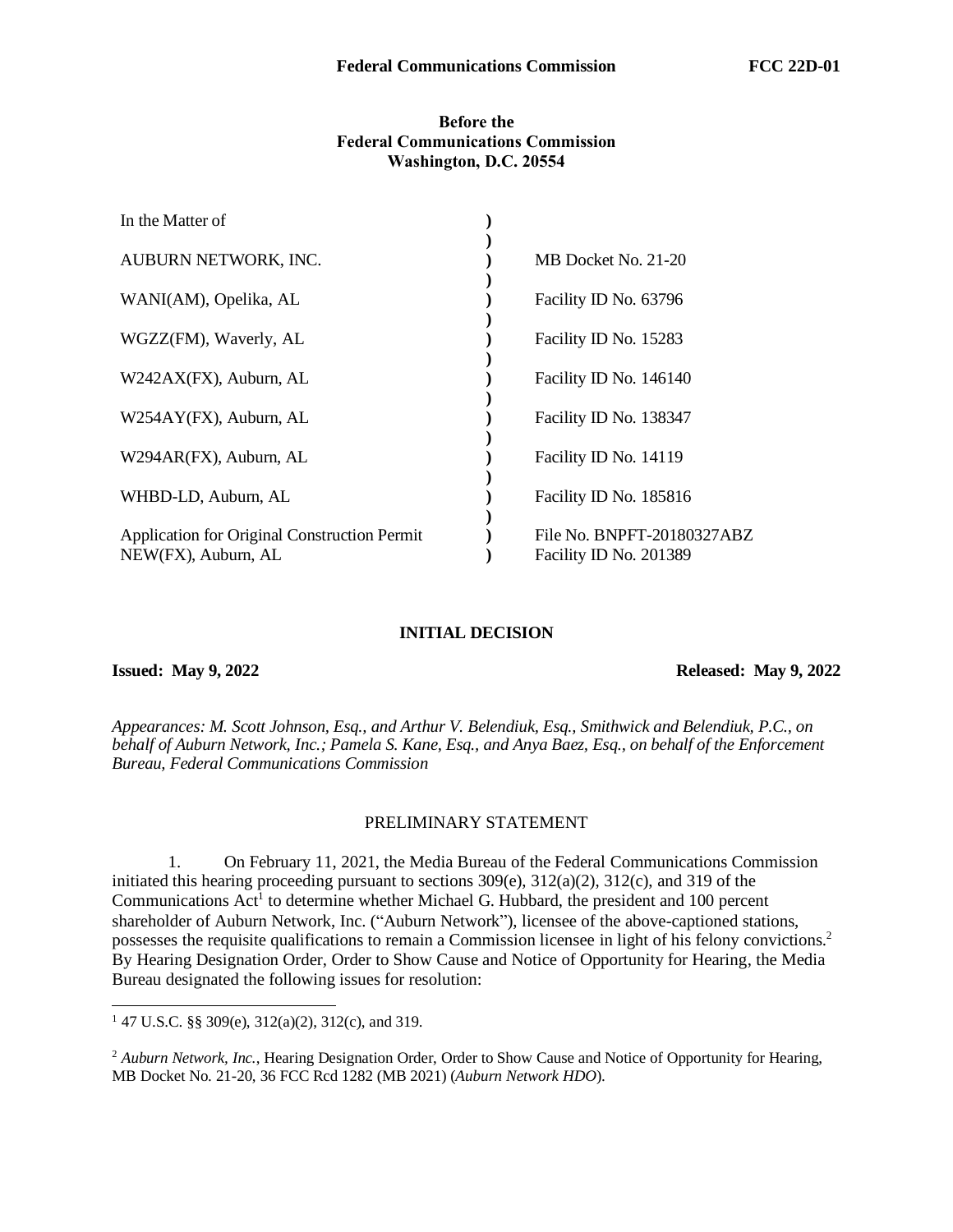- a. To determine the effects, if any, of Michael G. Hubbard's felony convictions on his qualifications and thus the qualifications of Auburn Network, Inc. to be a Commission licensee;
- b. To determine whether Michael G. Hubbard and thus Auburn Network, Inc. is qualified to be a Commission licensee;
- c. To determine whether Auburn Network, Inc.'s Commission authorizations should be revoked; and
- d. To determine whether the captioned application for original construction permit for a new FM translator station at Auburn, Alabama, should be granted, denied, or dismissed.<sup>3</sup>

The burden of proceeding with the introduction of evidence and the burden of proof regarding revocation of Auburn Network's existing licenses were assigned to the FCC's Enforcement Bureau ("the Bureau" or "EB").<sup>4</sup> Auburn Network was assigned the burden of introducing evidence and the burden of proof regarding its application for a construction permit for a new FM translator station.<sup>5</sup> Auburn Network has indicated, however, that it will not pursue that application regardless of the outcome of this proceeding.<sup>6</sup>

2. This is the first hearing proceeding conducted on a written record, rather than by live, oral hearing, under procedures adopted by the Commission in  $2020$ .<sup>7</sup> Those procedures, codified at 47 CFR §§ 1.370 through 1.377, direct that after discovery is completed, the party with the burden of proof is to file its Affirmative Case. The opposing party then files its Responsive Case, to which the party with the burden of proof files a Reply Case. Those written submissions are to include all associated evidence. Neither additional pleadings nor oral argument are contemplated unless specifically permitted by the Presiding Judge.

3. After Mr. Hubbard was convicted, Auburn Network filed an application with the Commission for consent to assignment of his licenses to Auburn Networks, LLC, an entity wholly owned by Frank Lee Perryman. That application, along with an earlier application for renewal of Auburn Network's licenses, are being held in abeyance pending resolution of this hearing proceeding.<sup>8</sup> It appears that Auburn Network's radio stations are currently being operated by prospective assignee Auburn

4 *Id*. at 1291.

5 *Id*.

<sup>6</sup> Auburn Network, Inc.'s Responsive Case, MB Docket No. 21-20 (filed Jan. 18, 2022) (Auburn Network Responsive Case) at 2 n.1. Auburn Network explains that the FM translator application will be dismissed regardless of the outcome of this proceeding because, even if Mr. Hubbard is found qualified to be a licensee, he is planning to dispose of his broadcasting interests, and Commission rules would not permit the assignment of the construction permit application.

<sup>7</sup> *Procedural Streamlining of Administrative Hearings*, Report and Order, 35 FCC Rcd 10729 (2020).

<sup>3</sup> *Auburn Network HDO* at 1290.

<sup>8</sup> *Auburn Network HDO* at 1283-84.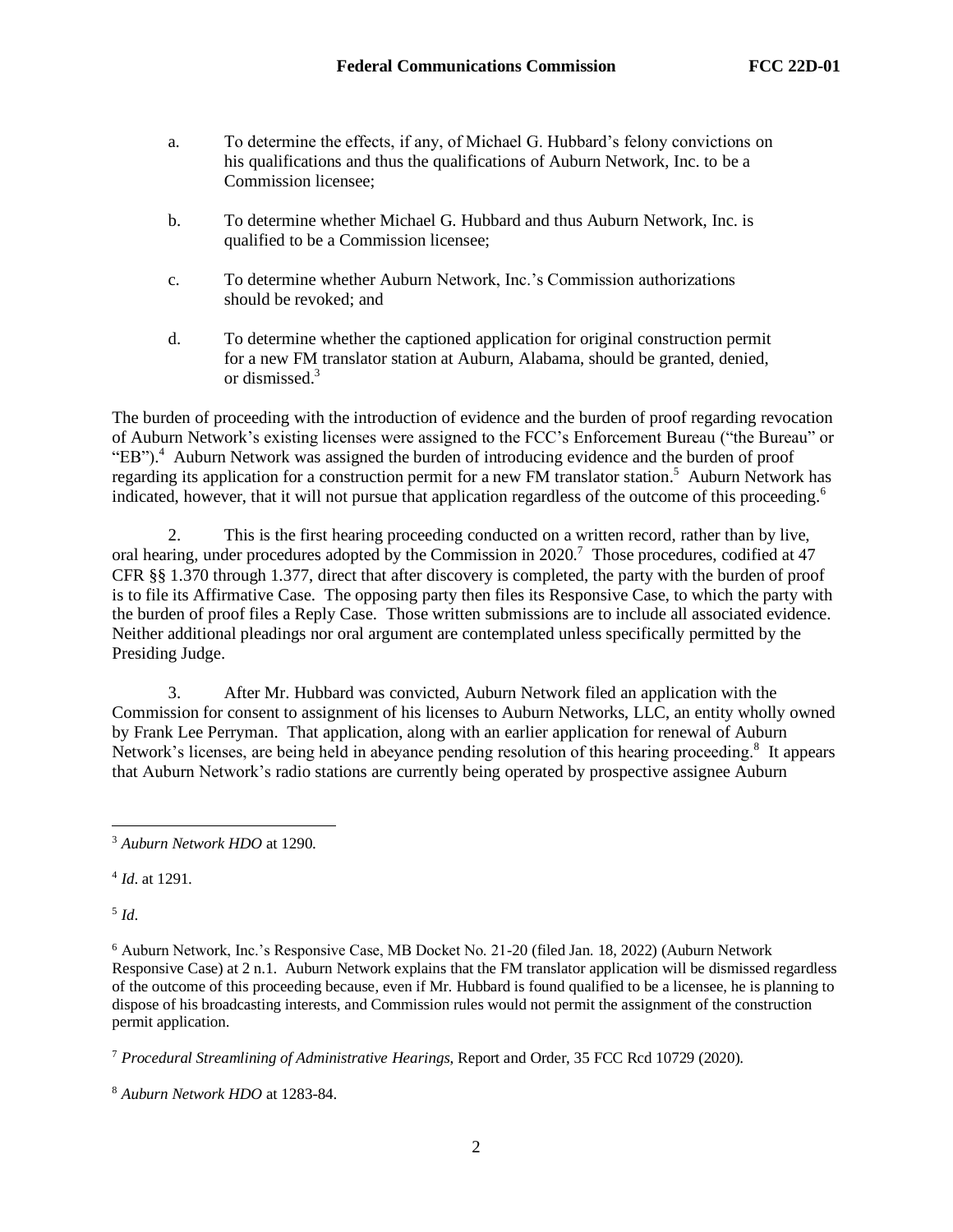Networks, LLC.<sup>9</sup>

# **BACKGROUND**

4. Michael G. Hubbard is the former Speaker of the Alabama House of Representatives. In that capacity, he was charged with 23 counts of violating Alabama's Code of Ethics for Public Officials, Employees, etc. ("Alabama Ethics Code"). A jury convicted Mr. Hubbard of 12 of those 23 counts.<sup>10</sup> Six of those convictions were reversed on appeal.<sup>11</sup> Accordingly, the felonies at issue in this proceeding are the remaining six for which Mr. Hubbard currently stands convicted. As detailed below, Mr. Hubbard's crimes are based on his actions while serving as Speaker that were found to violate laws that prohibit public officials from soliciting a thing of value from a principal of a lobbyist, using an official position for personal gain, and using state property for private benefit, and that prohibit members of the legislature from representing a business entity for compensation before a state department or agency.

5. Discovery in this hearing proceeding closed on October 15,  $2021$ ,<sup>12</sup> after which a written hearing was conducted. The Enforcement Bureau filed its Affirmative Case on November 30, 2021. In general, the Bureau contends that Mr. Hubbard's felony convictions render him, and by extension, Auburn Network, unqualified to remain a Commission licensee. EB submits that Mr. Hubbard, through licensee Auburn Network, "deliberately monetized his political office through a series of private contractual arrangements for which he personally received substantial financial compensation."<sup>13</sup> Auburn Network filed its responsive case on January 18, 2022. Auburn Network submits that Mr. Hubbard's felony convictions represent "an aberration in a life of exemplary public and community service."<sup>14</sup> Auburn Network contends that the Enforcement Bureau has not shown that Mr. Hubbard's felony convictions render him unqualified to remain a Commission licensee, and that the Bureau has therefore not met its burden of proof in this case.<sup>15</sup> In its Reply Case, filed on February 8, 2022, the Enforcement Bureau contends that, while doing business as Auburn Network, Mr. Hubbard committed "not only a knowing, criminal breach of Mr. Hubbard's ethical obligations under the Alabama Code of Ethics, but a betrayal of the public trust."<sup>16</sup> Because the Commission's system of licensing depends on the truthfulness of its licensees, EB argues, Mr. Hubbard's multiple violations of the Alabama Ethics Code should disqualify him, and therefore Auburn Network, from holding Commission licenses.<sup>17</sup>

<sup>11</sup> *Hubbard v. State*, 321 So.3d 8 (Ala. Crim. App. 2018) (reversing conviction on one count); *Ex Parte Hubbard*, 321 So.3d 70 (reversing convictions on five counts).

<sup>12</sup> *Auburn Network, Inc.,* MB Docket No. 21-20, FCC 21M-11, 2021 WL 3466300, at \*4 (ALJ Aug. 3, 2021) (*Third Discovery Order*).

<sup>13</sup> Enforcement Bureau's Affirmative Case Brief, MB Docket No. 21-20 (filed Nov. 30, 2021) (EB Affirmative Case) at 22-23.

<sup>14</sup> Auburn Network, Inc.'s Responsive Case, MB Docket No. 21-20 (filed Jan. 18, 2022) (Auburn Network Responsive Case) at 3.

<sup>15</sup> *Id.* at 15-16.

<sup>16</sup> Enforcement Bureau's Reply Case Brief, MB Docket No. 21-20 (filed Feb. 8, 2022) (EB Reply Case) at 6.

<sup>17</sup> *Id.*

<sup>9</sup> *See* [www.aunetwork.com.](http://www.aunetwork.com/)

<sup>10</sup> *Auburn Network HDO* at 1283; *Ex Parte Hubbard*, 321 So.3d 70, 76 (Supreme Court of Alabama 2020).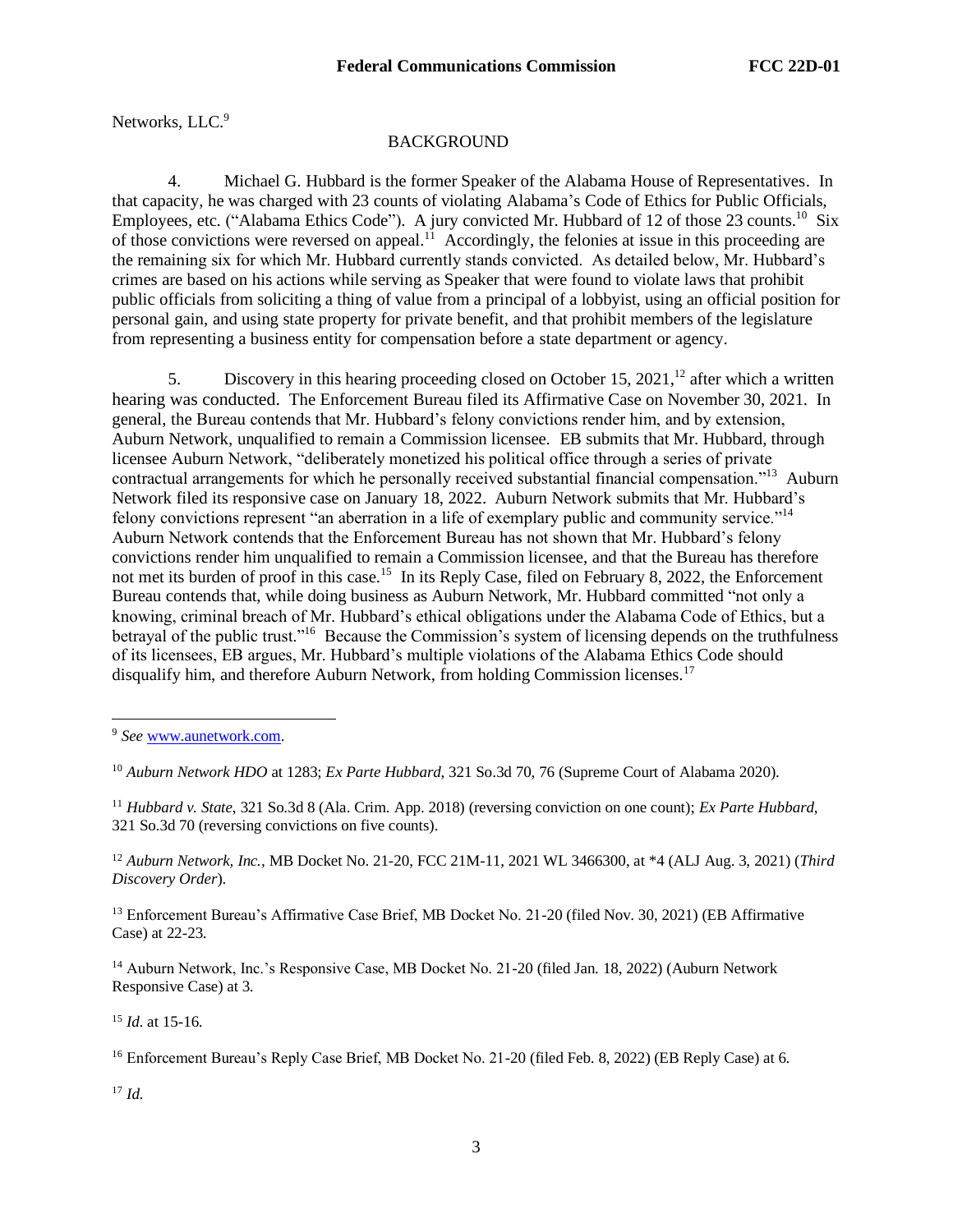## FINDINGS OF FACT

## **Auburn Network, Inc.**

6. Auburn Network, Inc. was established in Auburn, Alabama in 1994 by Michael G. Hubbard. It is the licensee of WANI(AM), Opelika, Alabama and WGZZ(FM), Waverly, Alabama, along with three FM translator stations that rebroadcast the signal of WGZZ(FM) -- W242AX(FX), Auburn, Alabama; W254AY(FX), Auburn Alabama; and W294AR(FX), Auburn, Alabama.<sup>18</sup> It also holds a construction permit for low-power television (LPTV) station WHBD-LD, Auburn, Alabama.<sup>19</sup> Auburn Network acquired WANI(AM) in 1997, WGZZ(FM) in 2007, the FM translators in 2010 and 2016, and the LPTV construction permit in  $2012<sup>20</sup>$  In addition to its broadcast properties, Auburn Network currently owns East Alabama Living Magazine and Auburn Network Creative Media, which is an advertising agency and media consulting service, and it previously owned an interest in a printing company. 21

## **Michael G. Hubbard**

7. Michael G. Hubbard is the sole shareholder of Auburn Network.<sup>22</sup> He received a degree in radio and television from the University of Georgia. $^{23}$  After graduating, he worked in media relations for the athletics department of Auburn University in Auburn, Alabama.<sup>24</sup> He created Auburn Network in 1994 to acquire the multi-media rights of the Auburn University athletics department.<sup>25</sup> In 2003, he sold those rights to International Sports Properties (ISP) and stayed on with ISP as an employee.<sup>26</sup> In 2010, ISP sold the Auburn rights to International Management Group, which terminated Mr. Hubbard's employment a few months later. $27$ 

8. Mr. Hubbard was elected to the Alabama House of Representatives in 1998, representing the 79<sup>th</sup> District in Lee County. He became minority leader of the Alabama House in 2004, chairman of the Alabama Republican Party in 2006, and Speaker of the House in 2010. He served as Speaker until his resignation from the Alabama House of Representatives in 2016.<sup>28</sup> Alabama legislators serve on a part-

 $20$  Auburn Network Responsive Case at 4 (citing Exh. 1).

<sup>21</sup> EB Affirmative Case at 2 (citing Exhs. 9 and 12).

<sup>22</sup> Auburn Network HDO at 1282; EB Affirmative Case at 4 (citing Exh. 13); Auburn Network Responsive Case at 4 (citing Exh. 1).

<sup>23</sup> EB Affirmative Case at 4 (citing Exh. 8); Auburn Network Responsive Case at 4 (citing Exh. 1).

<sup>24</sup> EB Affirmative Case at 4 (citing Exh. 8); Auburn Network Responsive Case at 4 (citing Exh. 1).

<sup>26</sup> EB Affirmative Case at 5 (citing Exh. 12).

<sup>27</sup> EB Affirmative Case at 6 (citing Exh. 8).

<sup>28</sup> EB Affirmative Case at 5 (citing Exhs. 8 & 12); Auburn Network Responsive Case at 5 (citing Exh. 1).

<sup>18</sup> *Auburn Network HDO* at 1283 n.7; EB Affirmative Case at 2 (citing Exh. 9).

<sup>19</sup> *Auburn Network HDO* at 1283 n.10; EB Affirmative Case at 2 (citing Exh. 9).

<sup>&</sup>lt;sup>25</sup> EB Affirmative Case at 4 (citing Exh. 8); Auburn Network Responsive Case at 4 (citing Exh. 1).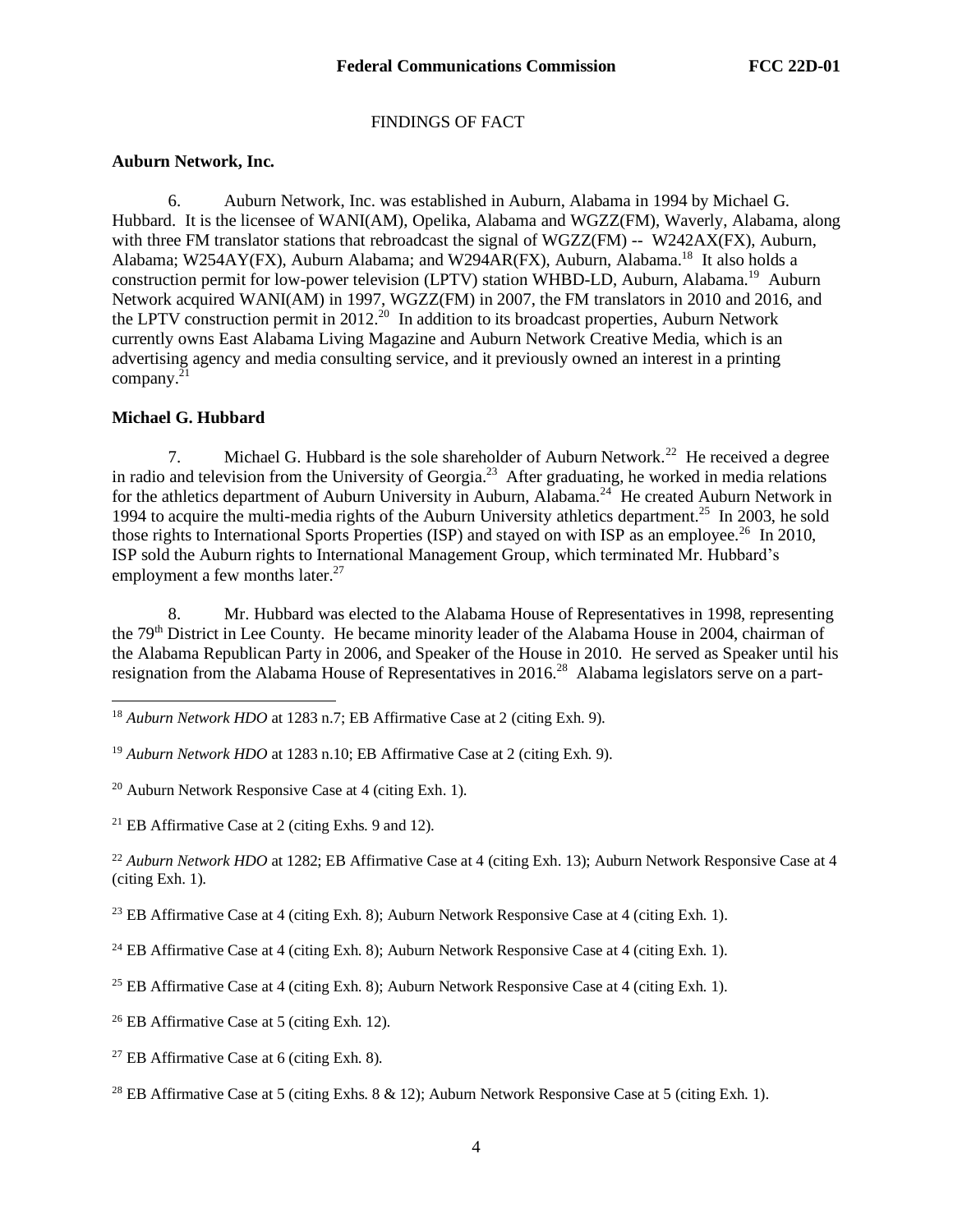time basis and are permitted to engage in other employment that does not conflict with their legislative duties, consistent with the Alabama Ethics Code.<sup>29</sup> Mr. Hubbard contacted the Director of the Alabama Ethics Commission in 2012 for clarification of the guidelines he would need to follow in conducting his outside work and was reminded to avoid using his legislative position for the benefit of himself or his company.<sup>30</sup> As described below, Mr. Hubbard's extra-legislative activities included providing consulting services to private businesses under the name of Auburn Network, Inc.

9. In 2016, Mr. Hubbard was convicted by a jury of violating 12 counts of the Alabama Ethics Code. The Court of Criminal Appeals of Alabama reversed one of those convictions on August 27, 2018, and the Supreme Court of Alabama reversed five additional convictions on April 10, 2020.<sup>31</sup> Mr. Hubbard's petition for certiorari to the United States Supreme Court was denied on February 22, 2021.<sup>32</sup> The six felonies for which Mr. Hubbard stands convicted are based on consulting contracts between Auburn Network and three private companies. Mr. Hubbard began serving a 28-month sentence with the Alabama Department of Corrections on September 11, 2020. He is scheduled for release on January 8, 2023.<sup>33</sup> As required by the Commission's rules, the FCC was kept apprised of the progress of the criminal case against Mr. Hubbard.<sup>34</sup>

## **Consulting Contracts Between Auburn Network and E2020, APCI, and Capitol Cups**

10. The activities that led to Mr. Hubbard's felony convictions were related to Auburn Network's consulting arrangements with E2020, Inc. (later Edgenuity, Inc.), American Pharmacy Cooperative, Inc. (APCI), and Capitol Cups, Inc. In his capacity as President of Auburn Network, Mr. Hubbard signed a "Consulting Services Agreement" with E2020, a developer and provider of virtual education programming, in 2012, effective January 1, 2013. E2020 agreed to pay Auburn Network \$7,500 per month for "speaking engagements on behalf of E2020 and/or public awareness and advisory Services at events or locations pre-approved by E2020." The agreement provided that, "[f]or avoidance of doubt, Consultant's activities will not take place within the State of Alabama, consistent with Ethics Commission guidance or directives."<sup>35</sup> In 2014, after E2020 became Edgenuity, the parties executed a new consulting agreement with similar terms. The Edgenuity agreement was signed by Chris Hays, identified as Senior Vice President of Auburn Network.<sup>36</sup> Pursuant to these agreements, E2020/Edgenuity paid Auburn Network \$210,000 between April, 2012, and July, 2014.<sup>37</sup>

<sup>29</sup> EB Affirmative Case at 5; Auburn Network Responsive Case at 6 (citing Ala. Code 1975 § 36-25-2(b)).

<sup>30</sup> EB Affirmative Case at 6-7 (citing Exhs. 14 and 15); Auburn Network Responsive Case at 6 (citing *Ex Parte Hubbard*, 321 S.3d at 108) and 22 (citing Trial Exh. (State's Exh. 290-291)). Auburn Network attached to its responsive case various exhibits from Mr. Hubbard's criminal trial that are identified only by their designation during the criminal trial rather than in relation to the responsive case.

<sup>31</sup> *Hubbard v. State* and *Ex Parte Hubbard*, respectively, *supra* n.11.

<sup>32</sup> *Hubbard v. Alabama*, 141 S.Ct. 1393, 209 L.Ed.2d 132 (2021).

<sup>33</sup> Auburn Network Responsive Case at 4 (citing Exh. 1).

<sup>34</sup> EB Affirmative Case at 3 (citing Auburn Network license applications).

<sup>35</sup> *Id.* at 7-8 (citations omitted) and Exh. 6.

<sup>36</sup> *Id*. at Exh. 6; Auburn Network Responsive Case, Trial Exh. (State's Exh. 315).

 $37$  EB Affirmative Case at 8 (citing Exh. 6) & Exh. 16.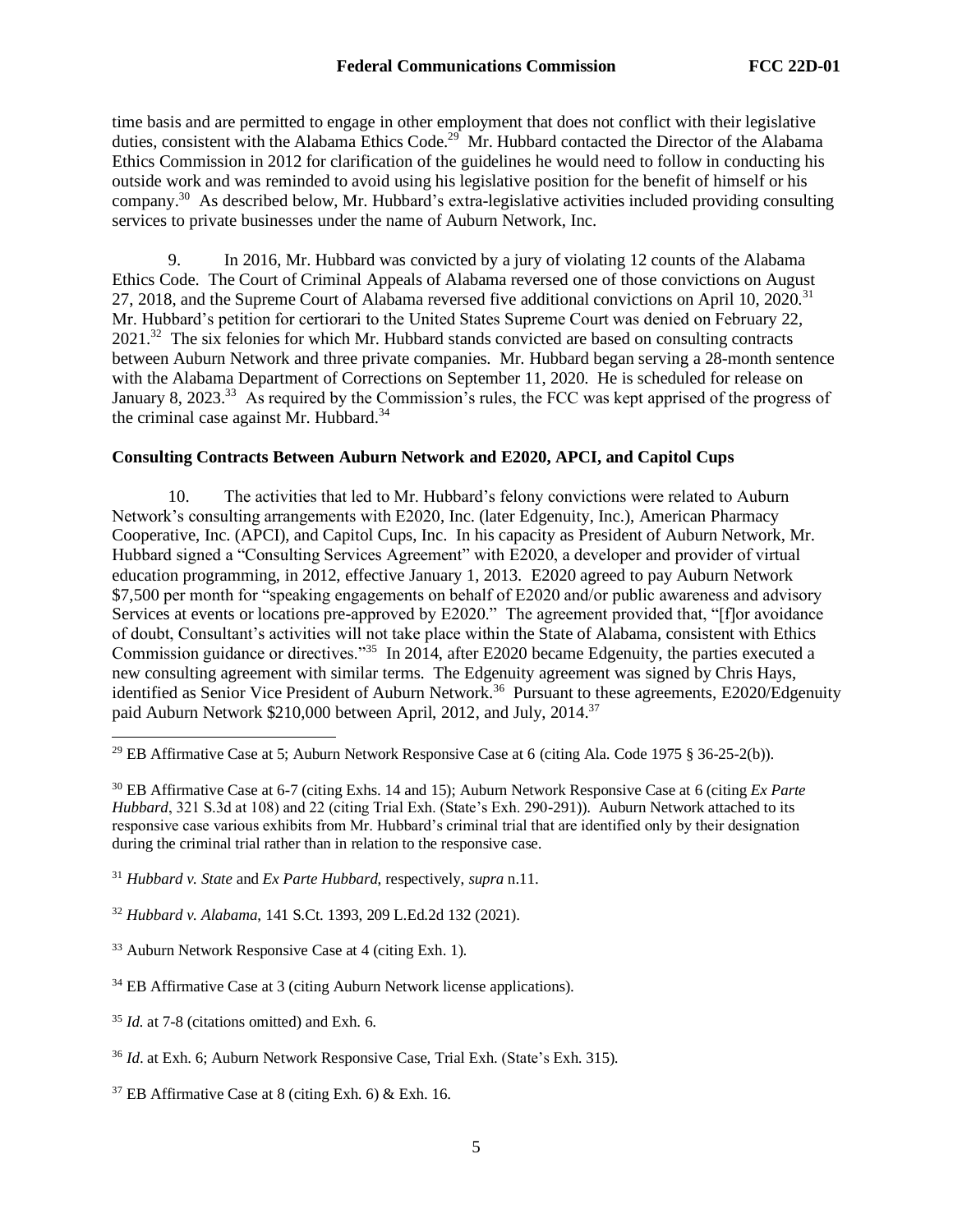11. On June 8, 2012, Mr. Hubbard signed, on behalf of Auburn Network, a "Retainer Agreement for Consultant Services" with APCI, a cooperative organization representing independent pharmacies. The agreement described the services to be provided as, "from time to time the Consultant shall advise the Client and its related businesses, as well as client's individual pharmacy shareholder members, in connection with the business and needs of the Client and its pharmacy shareholder members." The agreement further provided that Auburn Network "shall also represent the Client regarding the Client's interest and related businesses," and that Auburn Network "is explicitly prohibited from providing the Services of Consultant, as defined in this agreement, within the state of Alabama." The contract specified that Auburn Network was to receive \$5,000 per month.<sup>38</sup> Between August, 2012, and January, 2014, APCI paid Auburn Network  $$95,000$  pursuant to the agreement.<sup>39</sup>

12. Also in 2012, Michael Hubbard signed, on behalf of Auburn Network, a "Retainer Agreement for Consultant Services" with Capitol Cups, a manufacturer of plastic cups. Capitol Cups agreed to pay Auburn Network \$10,000 per month to advise it regarding "sales and marketing of its products."<sup>40</sup> Between October, 2012, and July, 2014, Capitol Cups paid Auburn Network \$220,000.<sup>41</sup>

## **Felony Convictions of Michael Hubbard**

13. The six felony convictions that form the basis for this proceeding include two counts of soliciting or receiving a thing of value from a principal of a lobbyist, one count of using an official position for personal gain, two counts of representing a business entity for compensation before an executive department or agency, and one count of using public property for private benefit.<sup>42</sup> For ease of reference, this document will use the same descriptors as the criminal proceedings – Counts 6 and 10, Count 11, Counts 12 and 13, and Count 14.

## Counts 6 and 10

14. Mr. Hubbard's convictions on Counts 6 and 10 are for violation of the provision of the Alabama Ethics Code mandating that "no public employee or public official or family member of the public employee or family member of the public official shall solicit or receive a thing of value from a lobbyist, subordinate of a lobbyist, or principal.<sup> $3$ </sup> A principal in this context is defined as "[a] person or business which employs, hires, or otherwise retains a lobbyist."<sup>44</sup> Count 6 stems from Mr. Hubbard's paid consulting contract with APCI, and Count 10 is based on Mr. Hubbard's paid consulting contract with E2020. Both APCI and E2020 retain lobbyists. There is an exclusion to the definition of "thing of value" for compensation from a non-government business relation that is provided "under circumstances which make it clear that the thing is provided for reasons unrelated to the recipient's public service as a

 $38$  *Id.* at 9-10 (citations omitted) & Exh. 5.

 $39$  *Id.* at 10 (citations omitted) & Exh. 16.

<sup>40</sup> *Id.* at 10 (citations omitted) & Exh. 7; Auburn Network Responsive Case at 9.

<sup>41</sup> EB Affirmative Case at 11 & Exh. 16.

<sup>42</sup> *Auburn Network HDO* at 1283.

<sup>43</sup> Ala. Code 1975 § 36-25-5.1(a).

<sup>44</sup> Ala. Code 1975 § 36-25-1(24).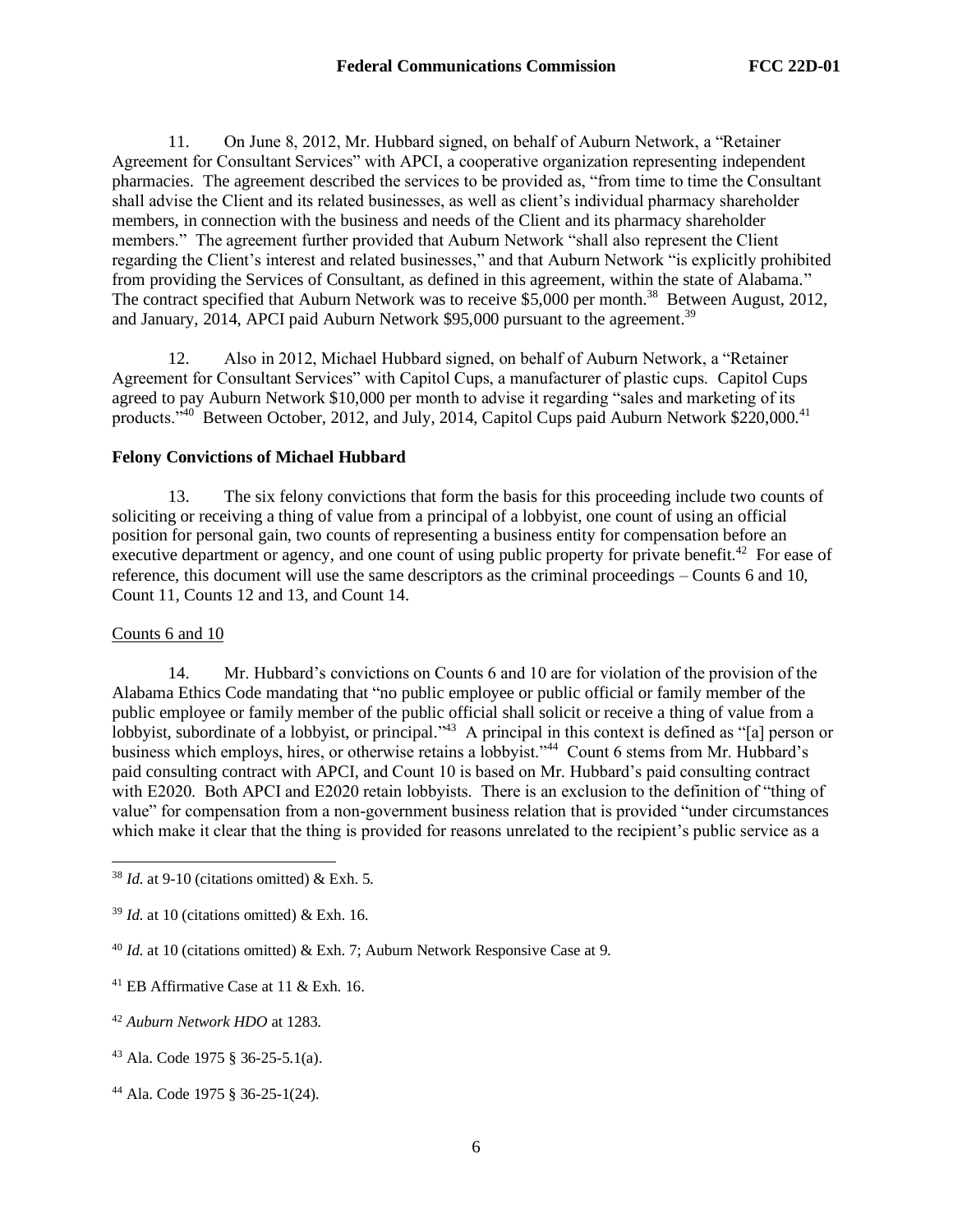public official or public employee."<sup>45</sup> The jury did not find this exclusion to be applicable to either consulting contract, and both the Court of Criminal Appeals and the Supreme Court of Alabama affirmed<sup>46</sup>

### Count 11

15. Mr. Hubbard's conviction on Count 11 is for violation of the provision of the Alabama Ethics Code that, "No public official or public employee shall use or cause to be used his or her official position or office to obtain personal gain for himself or herself, or family member of the public employee or family member of the public official, or any business with which the person is associated unless the use and gain are otherwise specifically authorized by law."<sup>47</sup> This count is based on Mr. Hubbard's solicitation of private companies pursuant to his paid consulting arrangement with Capitol Cups. The jury concluded that Mr. Hubbard unlawfully used his government title and position in seeking buyers for Capitol Cups' products. For instance, when Mr. Hubbard reached out to representatives of Publix Super Markets on behalf of Capitol Cups, he mentioned that Capitol Cups was in his legislative district but did not disclose that he had a consulting arrangement with the cup manufacturer. The Court of Criminal Appeals and the Supreme Court of Alabama affirmed the jury's guilty verdict.<sup>48</sup>

#### Counts 12 and 13

16. Mr. Hubbard's convictions on Counts 12 and 13 are for violation of the provision of the Alabama Ethics Code that, "No member of the legislature, for a fee, reward, or other compensation, in addition to that received in his or her official capacity, shall represent any person, firm, corporation, or other business entity before an executive department or agency."<sup>49</sup> Counts 12 and 13 involve a company with which Mr. Hubbard did not have a consulting agreement but of which Robert Abrams, the majority owner of Capitol Cups, was president and CEO. Count 12 is based on Mr. Hubbard's directing his legislative assistant to arrange a meeting for Mr. Abrams with the Alabama Department of Commerce. Count 13 is based on Mr. Hubbard's directing his legislative assistant to arrange a meeting for Mr. Abrams with the Governor of Alabama. The jury found that Mr. Hubbard took these actions in his official capacity to assist Mr. Abrams because of the paid consulting arrangement between Auburn Network and Capitol Cups, and both the Court of Criminal Appeals and the Supreme Court of Alabama affirmed. 50

### Count 14

17. Mr. Hubbard's conviction on Count 14 is for violation of the provision of the Alabama Ethics Code that, "No public official or public employee shall use or cause to be used equipment, facilities, time, materials, human labor, or other public property under his or her discretion or control for the private benefit or business benefit of the public official, public employee, any other person, or

<sup>45</sup> Ala. Code 1975 § 36-25-1(34)(b)(10).

<sup>46</sup> *Hubbard v. State,* 321 So.3d at 54-55; *Ex Parte Hubbard*, 321 So.3d at 86-91.

<sup>47</sup> Ala. Code 1975 § 36-25-5(a).

<sup>48</sup> *Hubbard v. State*, 321 So. 3d at 45-46; *Ex Parte Hubbard*, 321 So. 3d at 91-94.

<sup>49</sup> Ala. Code 1975 § 36-25-1.1.

<sup>50</sup> *Hubbard v. State*, 321 So. 3d at 46-48; *Ex Parte Hubbard*, 321 So. 3d at 96-97.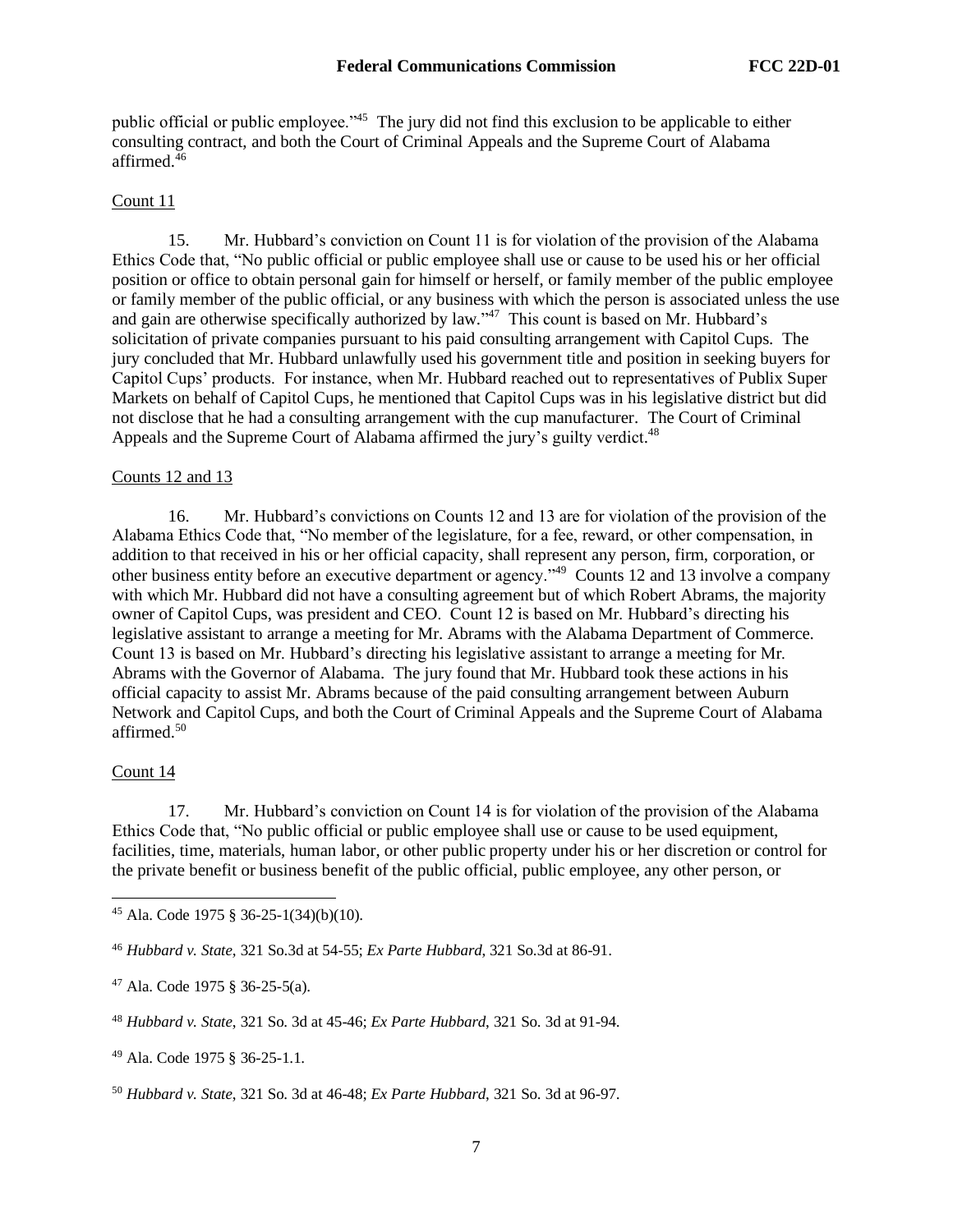principal campaign committee … which would materially affect his or her financial interest, except as otherwise provided by law or as provided pursuant to a lawful employment agreement regulated by agency policy."<sup>51</sup> Mr. Hubbard was found to have used his legislative chief of staff to help finalize a patent application filed by another company associated with Robert Abrams, the majority owner of Capitol Cups. Mr. Hubbard asked his chief of staff to contact a U.S. Congressman who sat on the congressional committee overseeing the U.S. Patent and Trademark Office (USPTO). That congressman put the chief of staff in touch with a USPTO employee, but the patent was not issued until after Mr. Hubbard contacted the USPTO employee himself. The chief of staff testified that Mr. Hubbard said that he had "100,000 reasons" to get this done. The jury accepted the argument that this referred to the fact that Mr. Hubbard had been paid \$100,000 by Capitol Cups under the consulting contract, and the Criminal Court of Appeals found no reason to overturn the jury's verdict.<sup>52</sup> The Supreme Court of Alabama affirmed, finding that while it was not dispositive under the law that Capitol Cups and the other company had the same owner, this statement served to link the companies so as to support the conviction.<sup>53</sup>

## CONCLUSIONS OF LAW

#### **Regulatory Framework**

18. In establishing the Federal Communications Commission in 1934, Congress, via the Communications Act, tasked the agency with granting licenses to use the radio airwaves based on the public interest, convenience, and necessity.<sup>54</sup> Despite a multitude of technological innovations that have taken place in the intervening 88 years, that objective has not changed. To define the scope of its public interest mandate, the Commission has, as directed by the Communications Act, established regulations and policies designed to assess "the citizenship, character, and financial, technical, and other qualifications" of license applicants.<sup>55</sup> Sometimes, however, potentially disqualifying circumstances are not apparent at the time a license is initially granted, or actions taken post-grant may cause the Commission to question a licensee's qualifications. When conditions regarding an existing licensee come to the Commission's attention that would justify it in refusing to grant an initial license, the Communications Act allows the Commission to revoke that license, after providing the licensee notice and an opportunity to be heard.<sup>56</sup>

19. The standards by which the Commission evaluates the character qualifications of licensees and applicants are detailed in its *1986 Character Policy Statement,* its *1990 Character Policy*  Statement, and related orders.<sup>57</sup> The aim of these policies is to assist the Commission in determining

<sup>54</sup> 47 U.S.C. § 309(a).

<sup>55</sup> 47 U.S.C. § 308(b).

<sup>56</sup> 47 U.S.C. § 312.

 $51$  Ala. Code 1975 § 36-25-5(c).

<sup>52</sup> *Hubbard v. State*, 321 So. 3d at 48-51.

<sup>53</sup> *Ex Parte Hubbard*, 321 So. 3d at 94-96.

<sup>57</sup> *Policy Regarding Character Qualifications in Broadcast Licensing,* Report, Order and Policy Statement, 102 F.C.C.2d 1179 (1986) (*1986 Character Policy Statement*), *recon. dismissed/denied,* 1 FCC Rcd 421 (1986); *Policy Regarding Character Qualifications in Broadcast Licensing,* Policy Statement and Order, 5 FCC Rcd 3252 (1990)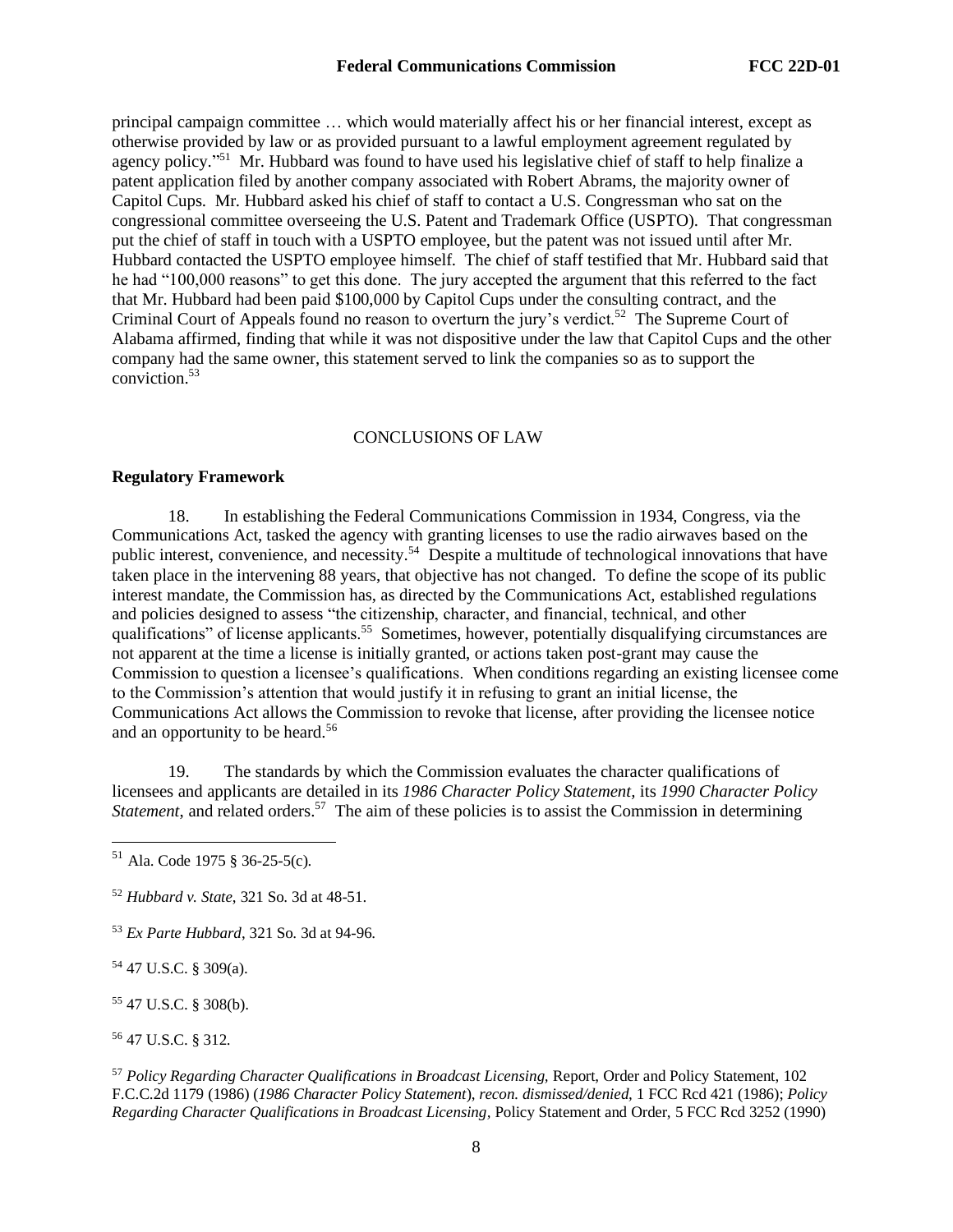whether a licensee or applicant possesses qualities sufficient to demonstrate that it will deal truthfully with the Commission and comply with all applicable rules and policies.<sup>58</sup> In an effort to more succinctly define the types of non-FCC misconduct that it would consider evidence of a licensee's potentially disqualifying character, the Commission in the *1986 Character Policy Statement* highlighted fraudulent statements to government agencies, certain criminal convictions, and violations of broadcast-related anticompetitive and antitrust statutes.<sup>59</sup> With respect to criminal convictions, the Commission concluded in the *1986 Character Policy Statement* that convictions not involving fraudulent conduct would not generally be relevant to character "unless it can be demonstrated that there is a substantial relationship between the criminal conviction and the applicant's proclivity to be truthful or comply with the Commission's rules and policies."<sup>60</sup> It also indicated that only adjudicated felony convictions would generally be considered, but recognized that it might consider unadjudicated misconduct that is "so egregious as to shock the conscience and evoke almost universal disapprobation."<sup>61</sup>

20. Four years later, however, the Commission in the *1990 Character Policy Statement*  deemed it appropriate to consider a broader range of criminal conduct as probative of character. It found that a licensee's propensity to comply with the law generally bears on the likelihood that it will conform to FCC rules and policies. The Commission reasoned that felonies are such serious crimes that they should be probative of a licensee's qualifications, although it recognized that some felonies are more relevant to character than others. It also indicated that it may consider serious misdemeanors where warranted. Accordingly, the Commission held that adjudicated, non-FCC-related crimes would be pertinent in assessing character, but refrained from creating a "hierarchy" of felonies that would cause it to conclude that a licensee does not possess the requisite character to hold an FCC license.<sup>62</sup> Rather, the Commission expressed a preference for case-by-case review that takes mitigating factors into account.<sup>63</sup> Thus, when a licensee is convicted of any felony, it is the Commission's usual practice to open a hearing proceeding for further consideration of that licensee's character qualifications. In the case of a licensee seeking Commission action, such as renewal or assignment of its license, the burden of proving that the felony is not disqualifying falls on the licensee. In cases for which the Commission initiates a revocation action, as here, the burden of proving that the felony is disqualifying rests with the Commission.<sup>64</sup> Since 1990, the Commission has revoked licenses for a variety of felony convictions, including drug offenses, child molestation, burglary, and murder.<sup>65</sup>

<sup>59</sup> *Id.* at 1195-1203.

<sup>60</sup> *Id.* at 1197.

<sup>61</sup> *Id.* at 1204-1205 & n.60.

<sup>63</sup> *Id.* at 3252-53.

<sup>64</sup> 47 U.S.C. §§ 309(e), 312(d).

<sup>(</sup>*1990 Character Policy Statement*), *recon. granted in part,* 6 FCC Rcd 3448 (1991), *further recon. granted in part,*  7 FCC Rcd 6564 (1992). These character policies have been specifically incorporated by reference into the Commission's rules governing broadcasting. 47 CFR § 73.4280.

<sup>58</sup> *1986 Character Policy Statement*, 102 F.C.C.2d at 1183.

<sup>62</sup> *1990 Character Policy Statement*, 5 FCC Rcd at 3252.

<sup>65</sup> *See, e.g., Augusta Radio Fellowship*, 6 FCC Rcd. 4823 (1991) (cocaine trafficking); *Contemporary Media, Inc.,*  13 FCC Rcd. 14437 (1998), *aff'd sub nom. Contemporary Media, Inc. v. FCC*, 21 F.3d 187 (DC Cir. 2000), *cert. denied* 532 U.S. 920 (2001) (child molestation); *Roger Thomas Scaggs*, 19 FCC Rcd. 7123 (EB 2004) (murder); *David Edward Cox*, 21 FCC Rcd. 14153 (EB 2006) (burglary and firearms violations).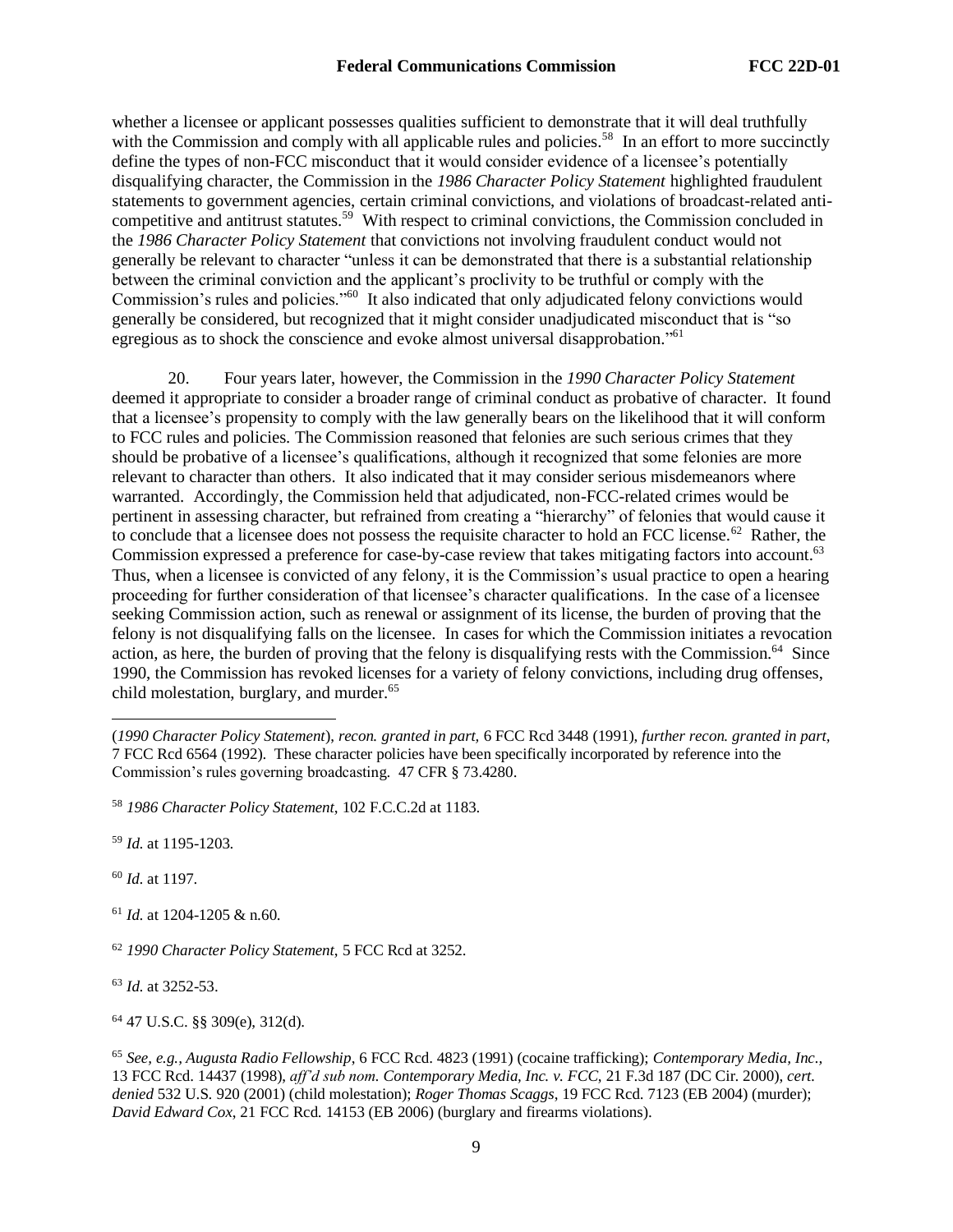## **Character Qualifications of Michael Hubbard**

### Contentions of the Parties

21. The Enforcement Bureau submits that Mr. Hubbard's crimes involved intentional deception and omission of information before his staff, colleagues, the Alabama State Ethics Commission, the Alabama legislature, and the public. As a result, the Bureau contends, Mr. Hubbard's conduct calls into question the likelihood that he will be honest and forthcoming with the FCC and that he will comply with Commission rules and policies.<sup>66</sup> In particular, EB deems it significant that the structure of Mr. Hubbard's consulting agreements are between the client and Auburn Network, "a media company with no history in offering business or political consulting services,"<sup>67</sup> despite the fact that it was clear that the consulting work was to be performed by Mr. Hubbard.<sup>68</sup> EB notes that a draft version of the agreement with E2020 had listed Auburn Network as a party but named Mr. Hubbard as the "consultant," and included a provision whereby Mr. Hubbard averred that he would not "use his legislative office or any facilities or equipment provided to him in his role as an Alabama legislator in the performance of his work."<sup>69</sup> The final agreement did not list Mr. Hubbard as the consultant, and language regarding use of his legislative position was excised.<sup>70</sup>

22. In conjunction with the draft and final E2020 agreements, EB points to an email Mr. Hubbard sent to Ferrell Patrick, who represented E2020 as a lobbyist, that forwarded the final version of the agreement and indicated that Mr. Hubbard made the contract with Auburn Network rather than himself "so I only have to list Auburn Network as my employer."<sup>71</sup> The Bureau puts forth, as did prosecutors in the Alabama criminal case, that Mr. Hubbard worded his consulting contracts in this way to conceal from the Alabama Ethics Commission and the public the income he received from his outside clients. Indeed, the Bureau argues, in filing the annual financial disclosure statement required of Alabama elected officials, Mr. Hubbard listed only Auburn Network as his employer and did not mention any of his consulting contracts.<sup>72</sup> The Bureau submits that Auburn Network has continued to perpetuate what it describes as a "half-truth" in this hearing proceeding by citing Auburn Network as Mr. Hubbard's only employer.<sup>73</sup>

23. The Enforcement Bureau posits that, "Mr. Hubbard's deceptive use of the licensee to hide his criminal activity, and evade his obligations as a public official to identify the sources of his income to the Ethics Commission (and the public he was elected to serve), is tantamount of a 'lack of

<sup>67</sup> *Id.* at 8.

<sup>68</sup> *Id.* at 24-26.

<sup>69</sup> *Id.* at 8 (quoting draft consulting contract provided to E2020, Exh. 18).

<sup>70</sup> *Id.* at 9 (citing final consulting contract with E2020, Exh. 19).

<sup>71</sup> *Id.* (citing email from Michael Hubbard to Ferrell Patrick dated March 8, 2012, also part of Exh. 19).

<sup>72</sup> *Id.* at 26.

<sup>73</sup> *Id.* at 26-27 (citing Auburn Network, Inc.'s Response to Enforcement Bureau's Third Set of Interrogatories (filed Oct. 8, 2021) (Exh. 10)).

<sup>66</sup> EB Affirmative Case at 23-24.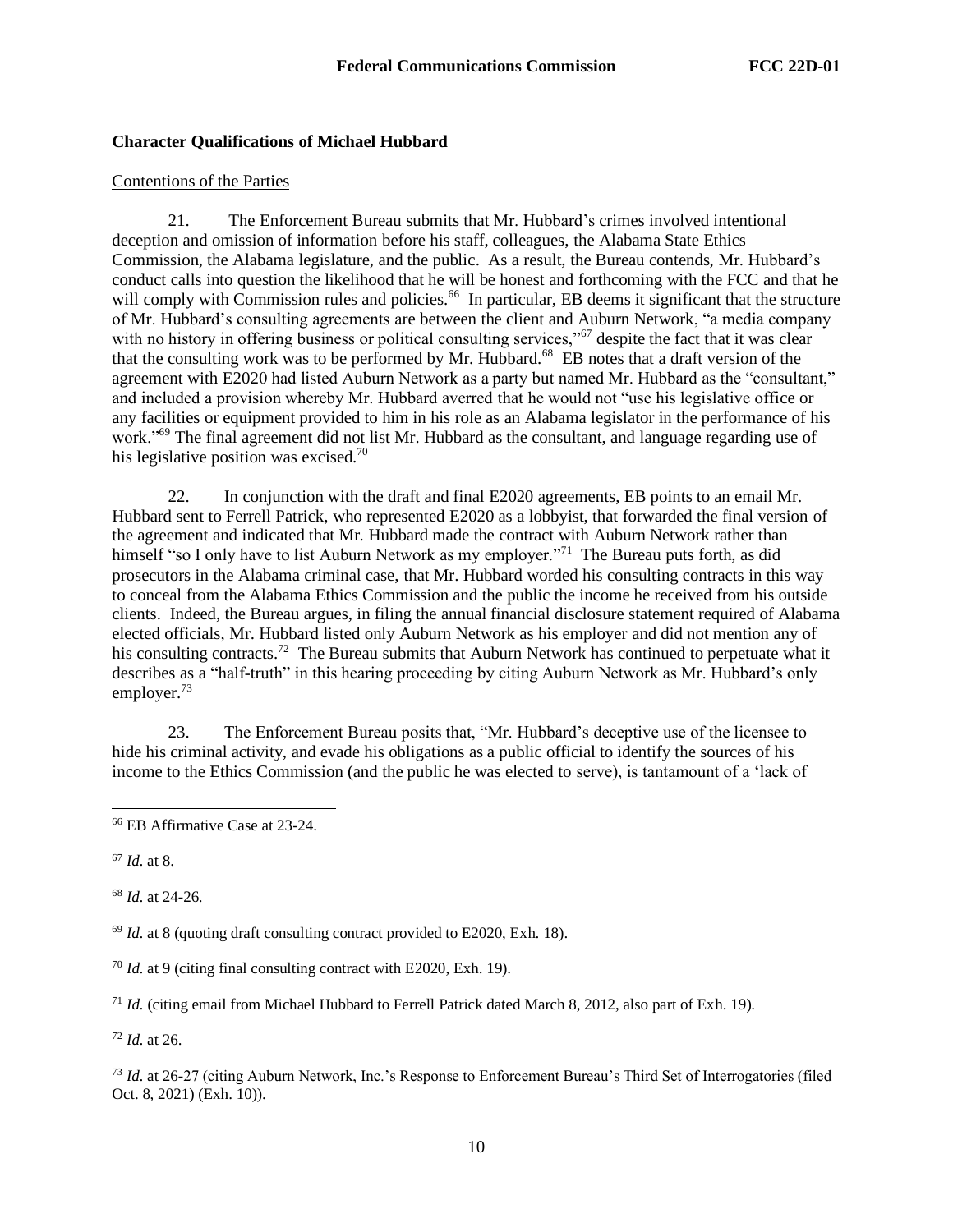candor' violation before the Commission."<sup>74</sup> Like the FCC, EB argues, the Alabama Ethics Commission relies on the completeness and accuracy of information submitted to it. It contends, therefore, that Mr. Hubbard's intentional omission of his potential conflicts of interest before the Ethics Commission "has the same effect as if Mr. Hubbard had provided incomplete and incorrect information to the FCC."<sup>75</sup> The fact that Mr. Hubbard did not reveal the existence of his consulting contracts to his own legislative staff, EB argues, is additional evidence of his disqualifying behavior. EB submits that, as a result, Mr. Hubbard cannot be trusted to deal honestly with the FCC and therefore he, and by extension Auburn Network, does not possess the basic character qualifications to remain a Commission licensee.<sup>76</sup>

24. Auburn Network disputes the Enforcement Bureau's assertion that Mr. Hubbard intentionally and improperly concealed his outside consulting by directing that the consulting contracts be with Auburn Network rather than with him personally. Auburn Network argues that this issue is outside of the scope of discovery in this proceeding, which was limited to consideration of Mr. Hubbard's six felony convictions.<sup>77</sup> It contends that by raising this argument, the Bureau introduces an unadjudicated claim of non-FCC misconduct, i.e*.*, submission of improper financial disclosures, which is inconsistent with the Commission's *1990 Character Policy Statement*. 78

25. Moreover, Auburn Network takes issue with the Bureau's reliance on arguments made by prosecutors in the criminal proceeding to support the notion that Mr. Hubbard structured the consulting agreements with an intent to obfuscate his outside activities and income.<sup>79</sup> Auburn Network submits that the Bureau does not cite to any section of the Alabama Ethics Code or any relevant case that makes clear that Mr. Hubbard inaccurately reported his consulting business.<sup>80</sup> Auburn Network reiterates, as it stated during discovery in response to an interrogatory from EB, that Mr. Hubbard operated his businesses through Auburn Network because it was simpler for accounting and tax reporting purposes. Auburn Network notes that it is a Subchapter S corporation, such that business income, losses, deductions, and credits may be consolidated in one tax return.<sup>81</sup> Further, Auburn Network points out, Mr. Hubbard was not charged with any violation related to how he filed his financial disclosure statements, nor were his financial disclosures admitted into evidence at his criminal trial.<sup>82</sup>

### Discussion

26. This hearing proceeding does not relitigate Mr. Hubbard's guilt; the starting point for

<sup>74</sup> *Id.* at 27.

<sup>75</sup> *Id.* at 28.

<sup>76</sup> *Id.* at 28-29.

<sup>77</sup> Auburn Network Responsive Case at 14.

<sup>78</sup> *Id.* at 14-15.

<sup>79</sup> *Id.* at 16-22 (asserting, inter alia, that several of EB's exhibits in this proceeding are arguments of prosecutors in the criminal trial rather than evidence adduced during the criminal trial).

<sup>80</sup> *Id.* at 16.

<sup>81</sup> *Id.* at 17 (citing Auburn Network, Inc.'s response to Enforcement Bureau's Third Set of Interrogatories (filed Oct. 8, 2021) at Interrogatory No. 1).

<sup>82</sup> *Id.* at 17-18.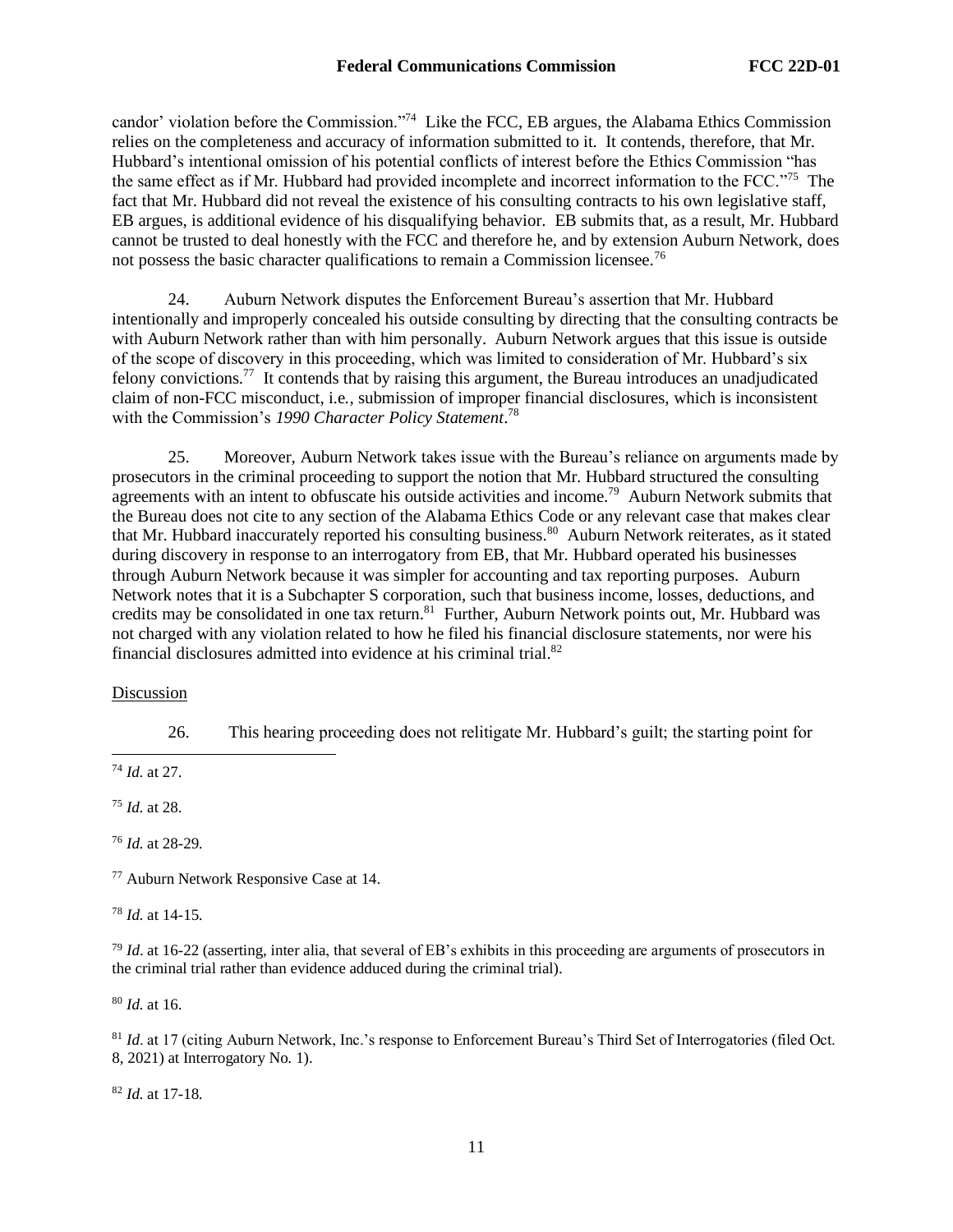analysis is to acknowledge that he is guilty of the six violations of the Alabama Ethics Code that form the basis for this proceeding. This case turns on whether those felonies are of a nature that disqualifies him, and by extension Auburn Network, from holding FCC licenses. The answer to the questions posed in the *Auburn Network HDO* are dependent on that issue.

27. The Enforcement Bureau stakes much of its case on the way that Mr. Hubbard structured his consulting agreements and omitted them from his financial disclosures, arguing that, "[a]t the core of Mr. Hubbard's deceptive criminal scheme are the consulting arrangements that he engineered between Auburn and APCI, E2020, and Capitol Cups."<sup>83</sup> The Presiding Judge does not agree with Auburn Network that EB's discussion of financial disclosure is outside the scope of inquiry in this proceeding. As stated several times in interlocutory orders in this docket, the issue at the center of this case is whether Mr. Hubbard's conviction on six felonies renders him, and by extension his company, Auburn Network, unqualified to hold an FCC license based on the Commission's character qualifications policy.<sup>84</sup> To answer this question, it is necessary to delve into the circumstances that led to those felony convictions. All six felonies relate to Mr. Hubbard's use of his official position for personal benefit. EB alleges that in furtherance of that goal, and in furtherance of his felonies, Mr. Hubbard concealed his outside business connections by, among other things, not individually reporting his consulting arrangements on his financial disclosure forms. Rather than representing an additional, unadjudicated claim of non-FCC misconduct, the way Mr. Hubbard reported his outside income is sufficiently tied to his felony convictions to be probative as to whether those crimes affect his propensity, and that of Auburn Network, to be forthcoming when interacting with the Commission.

28. It is well-established that "[t]he FCC relies heavily on the honesty and probity of its licensees in a regulatory system that is largely self-policing."<sup>85</sup> As the Enforcement Bureau correctly states, the Commission's "entire system of licensing, which for broadcasters encompasses both delivery of content in the public interest and strict adherence to specified technical standards, depends heavily on our being able to trust licensees to tell us the truth on an ongoing basis without prevarication."<sup>86</sup> The Bureau has not shown, however, that an intent to obfuscate was inherent in Mr. Hubbard's actions. What EB has submitted is conjecture rather than evidence. Public officials in Alabama are permitted by the Alabama Ethics Code to conduct outside business, and Mr. Hubbard consulted ethics officials for advice in that regard. While there were obvious flaws in the way he followed the advice that he was given, the fact that he reached out arguably belies an effort to deceive. EB notes that Auburn Network did not respond to interrogatories asking whether Mr. Hubbard would have had to individually list the consulting clients on his financial disclosure form if the contracts had been made with him personally rather than with his company.<sup>87</sup> The answer to that question isn't dispositive; even if disclosure would have been

<sup>86</sup> EB Affirmative Case at 29.

<sup>83</sup> EB Affirmative Case at 24.

<sup>84</sup> *Auburn Network, Inc.*, Discovery Order, MB Docket No. 21-20, FCC 21M-06, 2021 WL 1945046 (ALJ May 12, 2021) at paras. 9-10; *Auburn Network, Inc*., Second Discovery Order, MB Docket No. 21-20, FCC 21M-09, 2021 WL 3115886 (ALJ July 20, 2021) (*Second Discovery Order*) at para. 9; *Third Discovery Order, supra* n.12, at paras. 8-9; *Auburn Network, Inc*., Fourth Discovery Order, MB Docket No. 21-20, FCC 21M-12, 2021 WL 3929695 (ALJ Aug. 31, 2021) (*Fourth Discovery Order*) at para. 13.

<sup>85</sup> *Contemporary Media v. FCC*, 214 F.3d at 193 (*citing Leflore Broadcasting Co. v. FCC*, 636 F.2d 454 (DC Cir. 1980)).

<sup>87</sup> *Id.* at n.187. Auburn Network argued that such questions were hypothetical and called for a legal conclusion. *See*  Auburn Network, Inc.'s Response to Enforcement Bureau's Third Set of Interrogatories to Auburn Network, Inc., MB Docket No. 21-20 (filed Oct. 8, 2021) at Interrogatories 6, 14, 21, and 28. EB did not file a motion to compel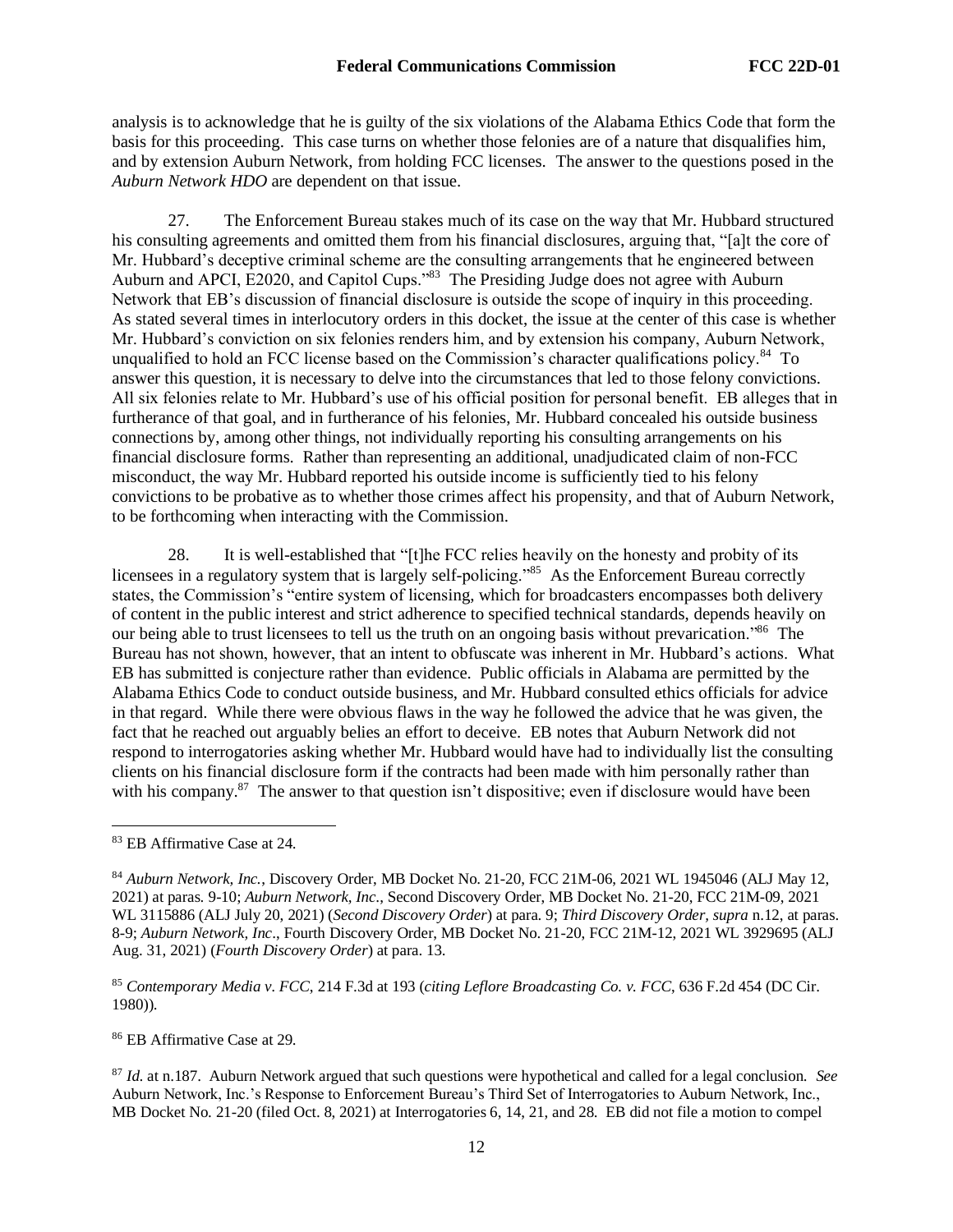required in that situation, the Enforcement Bureau has not made the case that Mr. Hubbard unlawfully or improperly structured his consulting contracts to avoid disclosure. Businesspeople routinely consider regulatory requirements in their dealings; doing so does not prove ill intent. Notably, Mr. Hubbard was not charged with or convicted of filing false or otherwise unlawful disclosures.

29. More importantly, there are legitimate reasons why a businessperson would choose to provide consulting services through a business entity rather than in a personal capacity. For example, similarly to how Mr. Hubbard structured his consulting contracts, attorneys routinely – and ethically – ask clients to contract with their law firm even though it is clear that the client is seeking to be represented by a particular lawyer. Auburn Network indicates that Mr. Hubbard's aim in operating through Auburn Network was simplicity of accounting and tax reporting. EB's position is that Mr. Hubbard's purpose was instead to "set Auburn up as the 'dummy' consultant and financial beneficiary" to justify omitting the consulting companies from his financial disclosure forms.<sup>88</sup> EB makes much of the fact that the initial draft contract with E2020 referred to Mr. Hubbard as the "consultant" but the final contract used that term to refer to Auburn Network. It is true that the draft used "consultant" to refer to Mr. Hubbard and "Network" to refer to Auburn Network, while the final contract referred to Mr. Hubbard as the "employee" and to Auburn Network as the "consultant." That change was non-substantive, however, having no impact on the parameters of the contractual arrangement or on Mr. Hubbard's role. Both the draft and final versions of the contract are clear that the contracting parties are Auburn Network and E2020, that Mr. Hubbard is an employee of Auburn Network, and that Auburn Network would assign Mr. Hubbard to provide the contracted-for services. The change in terminology was merely a modification of the short-form references to Mr. Hubbard and Auburn Network. Under any reasonable reading of the two versions of the contract, it was clear that these short-form references were used for the convenience of the parties and were not intended to substantively alter how the work would be carried out.<sup>89</sup>

30. Moreover, Auburn Network had been in existence for almost two decades before the consulting contracts at issue were executed and had served as the umbrella under which Mr. Hubbard had operated a number of other businesses, including an advertising and media consulting agency, a printing company, and a magazine publishing company. It is quite plausible that Mr. Hubbard's conduct of these additional consulting activities through Auburn Network was merely a continuation of his prior business practices, which predated his election to public office. The Enforcement Bureau has not proved otherwise.

31. Rather than concealment of his consulting clients, what got Mr. Hubbard into trouble, and ultimately convicted of six felonies, was his failure to properly separate his official state position and his extra-official business activities. The determination to be made in this case, then, is whether, when a government official breaches his duty to the public by mingling government business with his own, and is convicted of felonies as a result, that misconduct warrants license revocation pursuant to the Commission's character qualifications policy. The aim of the policy is predictive, i.e.*,* it purports to enable the decisionmaker to consider past behavior in assessing the likelihood that a licensee, or potential licensee, will deal openly and honestly with the Commission going forward. In that regard, the *1990 Character Policy Statement* builds on conclusions reached in 1986 and earlier that it is appropriate to

Auburn Network to respond.

<sup>88</sup> EB Affirmative Case at 27.

<sup>89</sup> *See* EB Affirmative Case at Exhs. 18 & 19.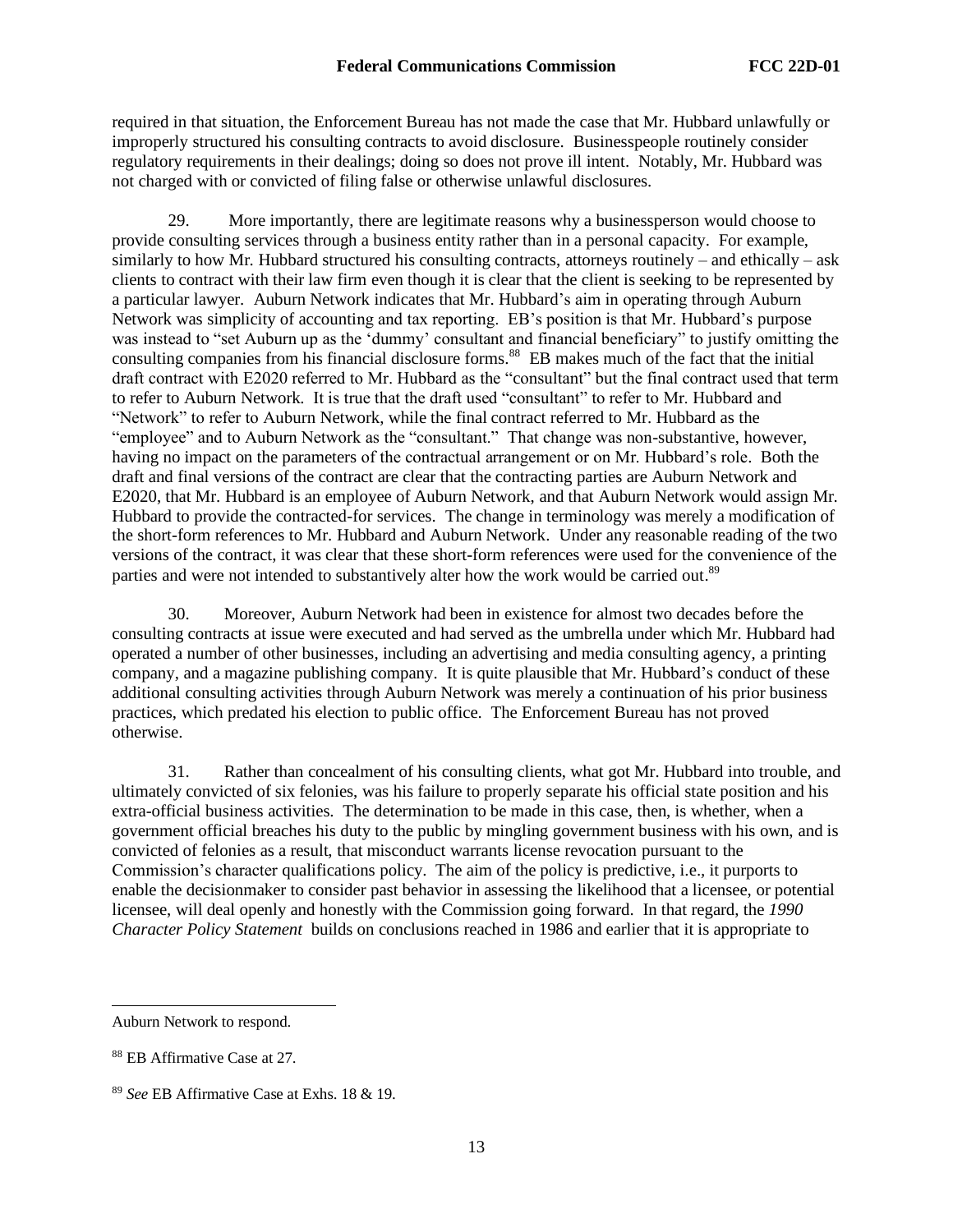look at "mitigating factors" in deciding whether a particular felony conviction should be disqualifying.<sup>90</sup> Auburn Network submits that it is not necessary to consider mitigation in this case because the Enforcement Bureau has not met its burden of  $proof.<sup>91</sup>$  It is true that the mitigating factors can be treated as akin to affirmative defenses to a crime, especially when assigning the burden of proof in a case.<sup>92</sup> The Commission has also, however, viewed these mitigating factors as part of the ultimate assessment of the impact of a felony conviction on a licensee's propensity to obey the law.<sup>93</sup> In other words, they can inform the overall analysis of whether a licensee's bad behavior, for the most part unrelated to stewardship of FCC licenses, reveals a character deficiency that warrants disqualification of that individual or entity from holding an FCC license.

32. The *1990 Character Policy Statement* lists eight potential mitigating factors: (1) the willfulness of the misconduct; (2) the frequency of the misconduct; (3) the currentness of the misconduct; (4) the seriousness of the misconduct; (5) the nature of the participation of managers or owners; (6) efforts made to remedy the wrong; (7) overall record of compliance with FCC rules and policies; and (8) rehabilitation.<sup>94</sup> The Enforcement Bureau asserts that there are no factors that mitigate the effect of Mr. Hubbard's crimes on his character to hold a Commission license. EB acknowledges that Auburn Network has a history of compliance with FCC rules and regulations, but asserts that none of the other mitigating factors favor the licensee. The Bureau points out that the felonies each include the element of intent, are recent and serious, that Mr. Hubbard committed the crimes through the licensee entity, Auburn Network, and that Mr. Hubbard has not accepted responsibility or otherwise evidenced that he has been rehabilitated.<sup>95</sup>

33. Auburn Network asserts that several mitigating factors exist. It argues that Mr. Hubbard's consulting of Alabama ethics officials regarding his outside business activities demonstrates that he did not intend to break the law.<sup>96</sup> It also submits that both the Court of Criminal Appeals and the Supreme Court of Alabama raised concerns that the law is unclear.<sup>97</sup> Auburn Network additionally contends that the activity for which Mr. Hubbard was convicted was an isolated incident and that there has been no other evidence of criminal or dishonest behavior in the several years since that activity took place.<sup>98</sup> Further, Auburn Network characterizes the felonies as less serious than, for instance, bribery,

<sup>91</sup> Auburn Network Responsive Case at 26.

<sup>92</sup> *See, e.g., David Titus*, 29 FCC Rcd 14066, 14071 (2014).

<sup>93</sup> *Id.; see also Contemporary Media, Inc*., 13 FCC Rcd at 14442 ("in weighing the impact of a felony conviction on a licensee's requisite propensity to obey the law, we said we would consider traditional mitigating factors").

<sup>94</sup> *1990 Character Policy Statement*, 5 FCC Rcd at 3252 (citing *1986 Character Policy Statement*, 102 F.C.C.2d at 1227-29).

<sup>95</sup> EB Affirmative Case at 30-31.

<sup>96</sup> Auburn Network Responsive Case at 29.

<sup>97</sup> *Id.* at 27-29.

<sup>98</sup> *Id.* at 29-33.

<sup>90</sup> *1990 Character Policy Statement*, 5 FCC Rcd at 3252; 1986 *Character Policy Statement*, 103 F.C.C.2d at 1225- 26. *See also Establishment of a Uniform Policy to be Followed in Licensing of Radio Broadcast Stations Cases in Connection With Violations By an Applicant of Laws of the U.S. Other Than the Communications Act*, Report, 42 F.C.C. 2d 399, 402 (1951) ("there may be other favorable facts and considerations that outweigh the record of unlawful conduct and qualify the applicant to operate a station in the public interest").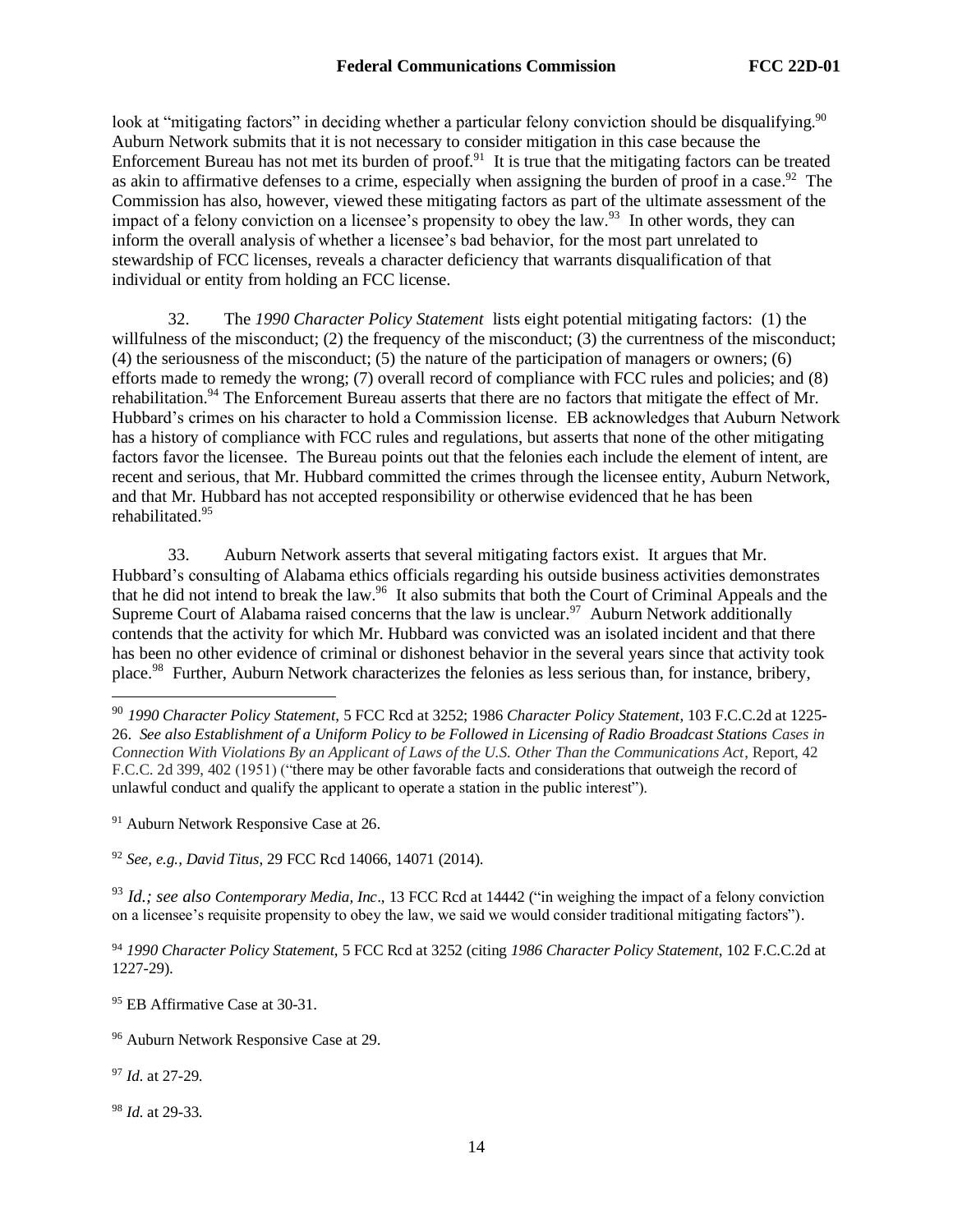fraud, or perjury.<sup>99</sup> It notes that Mr. Hubbard acted alone, so neither his stations nor station employees were involved.<sup>100</sup> Indeed, Auburn Network argues, the stations have a record of FCC compliance and good service.<sup>101</sup> It submits that to remedy the effects of his convictions, Mr. Hubbard resigned from the legislature, and that he has expressed embarrassment and remorse for his actions.<sup>102</sup>

34. Some but not all of the mitigating factors are useful to evaluation of this case. The definition of "willful" in the Communications Act is "the conscious and deliberate commission or omission of [an] act, irrespective of any intent to violate" the law.<sup>103</sup> Any felony with an element of intent would therefore satisfy the definition of willful, and Mr. Hubbard's convictions are no exception. The assessment of whether his crimes were "frequent" isn't terribly probative in this situation either, as he made the same contractual arrangement several times but it was part of a single pattern of doing business. The original convictions occurred six years ago and Mr. Hubbard exhausted his appeal remedies just over a year ago, so it is fair to deem his felonies "current" in this context. Moreover, it, it is difficult to say that Mr. Hubbard has made remedial efforts or that he has been "rehabilitated" given the progress of the criminal case and the fact that he is currently incarcerated. On the other hand, while the stations' management technically participated in the felonies because Mr. Hubbard is the sole shareholder of licensee Auburn Network, there is no evidence that the stations themselves were involved. The Enforcement Bureau submits that the Commission need not consider whether the radio stations or station personnel were complicit in the criminal actions, as "[t]he fact that the sole owner of the licensee orchestrated and participated in the criminal misconduct is sufficient."<sup>104</sup> The argument that the stations' involvement is demonstrated by the mere fact that the consulting contracts were entered through the same umbrella business entity that owns the stations is unconvincing. Further, it is undisputed that the stations have a continuous record of FCC compliance.<sup>105</sup>

35. The remaining mitigation consideration is the seriousness of the misconduct. The *1990 Character Policy Statement* deems all felonies to be serious crimes; in this respect, the Commission's definition of felony does not defer to the standards of individual states but instead uses the federal definition, which is an offense punishable by a maximum term of imprisonment of more than one year.<sup>106</sup> Mr. Hubbard's crimes are therefore appropriately characterized as serious. It is also notable that Mr. Hubbard did not commit a victimless crime. The Alabama Ethics Code is based on the principles that public officials should be independent and impartial, that public office should not be used for private gain, and that it is important for the public to have confidence in the integrity of government.<sup>107</sup> Finding that

<sup>99</sup> *Id.* at 33.

<sup>100</sup> *Id.* at 33-34.

<sup>101</sup> *Id.* at 34-39.

<sup>102</sup> *Id.* at 39-45.

<sup>103</sup> 47 U.S.C. § 312(f)(1).

<sup>104</sup> EB Reply Case at 17.

<sup>105</sup> EB Affirmative Case at 30 ("the Bureau acknowledges that, overall, Auburn has a record of compliance before the FCC").

<sup>106</sup> *1990 Character Policy Statement* at n.2; 18 U.S.C. § 3156(a)(3).

<sup>107</sup> Ala. Code 1975 § 36-25-2(a).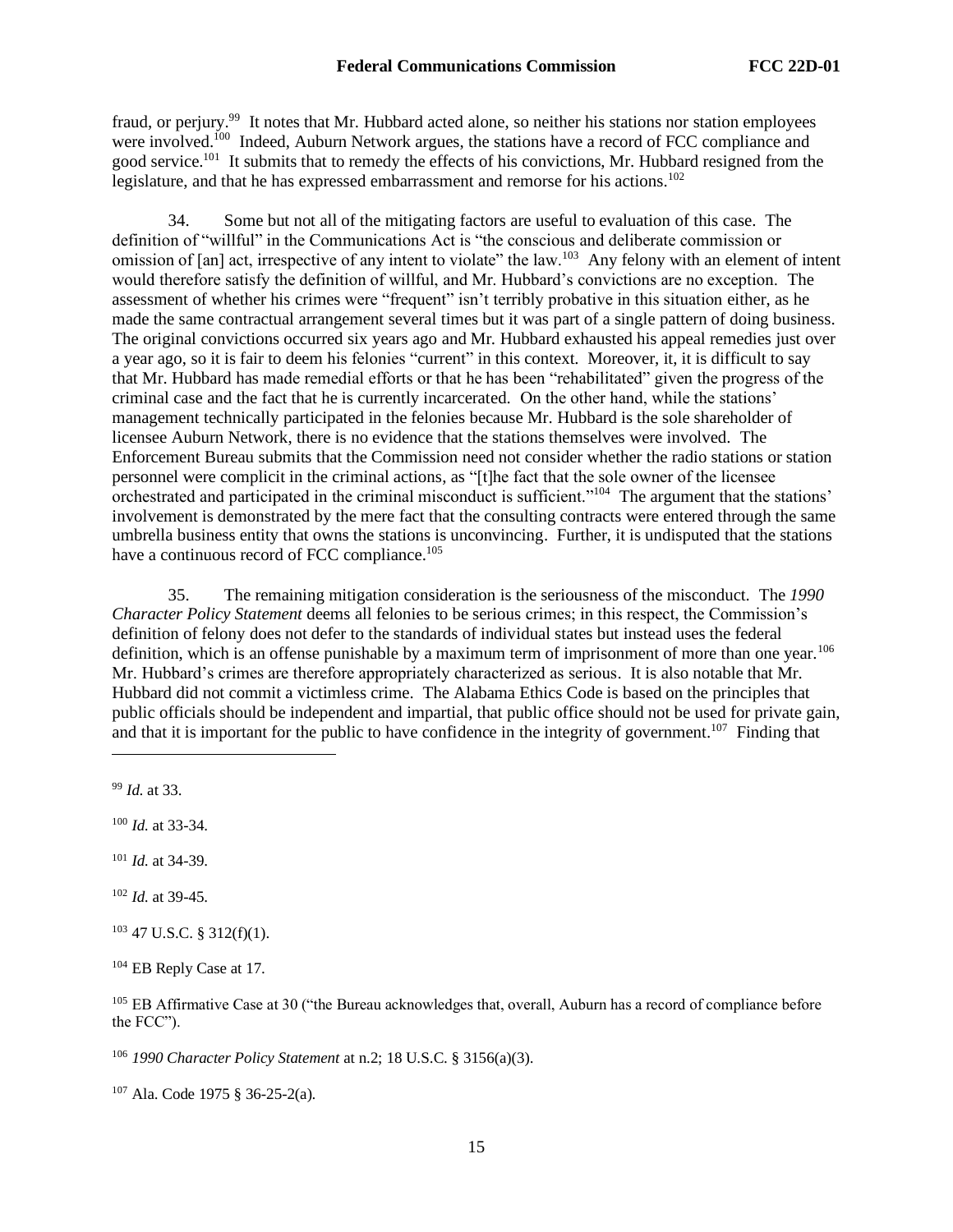those principles are compromised when the private interests of a public official conflict with his or her governmental duties, the Alabama Legislature, under Mr. Hubbard's leadership, adopted rules to guard against self-dealing and attached strict penalties. In violating these rules, Mr. Hubbard betrayed the trust of the public that he was elected to serve. The Alabama Ethics Code may have ambiguities, especially with respect to part-time legislators likely to be engaged in private business. But Mr. Hubbard was clearly advised by ethics officials that applicable law prohibited him from using his official position or "the mantle of [his] office" for personal benefit or for the benefit of Auburn Network.<sup>108</sup>

36. No persuasive evidence has been introduced, however, to show that Mr. Hubbard's conviction on public corruption felonies logically leads to the conclusion that he is likely to behave dishonestly with the Commission. While the appropriate method of analysis remains case-by-case, such that there is still no defined "hierarchy" of disqualifying felonies, a logical continuum can be extrapolated from felony cases decided since 1990. As noted above, the Commission has recognized that some crimes are "so egregious as to shock the conscience and evoke almost universal disapprobation," and thus can provide *prima facie* evidence of deficient character, even when the misconduct has not been formally adjudicated, and even if there is no connection to the underlying FCC license.<sup>109</sup> It follows, then, that when such activities result in adjudicated felonies, the licensee faces a very high bar in attempting to demonstrate countervailing evidence sufficient to show good character. Crimes such as child molestation and murder fall into this category. For instance, in *Contemporary Media v. FCC*, the District of Columbia Circuit upheld the FCC's determination that an FM radio owner who was convicted of sexually abusing children had not provided evidence that lessened the effect of his "patently criminal behavior."<sup>110</sup> Similarly, the Commission held in *David Titus* that an amateur radio licensee convicted of sexually molesting children did not show indicia of rehabilitation that would forestall revocation of his license, given that his misconduct fit the description of "so egregious as to shock the conscience."<sup>111</sup>

37. Further along the continuum are crimes that are very serious but might not so clearly be said to "shock the conscience and evoke almost universal disapprobation." In *David Edward Cox*, for example, the license of an amateur operator was revoked for "egregious criminal misconduct" resulting in felony convictions for burglary and firearms offenses.<sup>112</sup> In *Augusta Radio Fellowship*, the Commission upheld the revocation of an AM radio license where the licensee's controlling stockholder was convicted of drug-related felonies. The Commission concluded that the individual demonstrated "systemic devotion to a criminal enterprise and callous disregard for the welfare of fellow citizens."<sup>113</sup> The Commission also gave weight to the fact that the stockholder lied to the judge in the criminal case and bribed law enforcement officials, activities that "obviously have a material bearing on [his] propensity to be candid in communications with the Commission and to obey its rules and policies."<sup>114</sup> Notably, before the Commission expanded its character policy to include all felony convictions in the *1990 Character Policy* 

<sup>114</sup> *Id.* at 4824.

<sup>108</sup> EB Affirmative Case at Exh. 14 (Letter from James L. Sumner, Jr., Director, State of Alabama Ethics Commission, to Michael Hubbard, dated Jan. 27, 2012).

<sup>109</sup> *1990 Character Policy Statement.* at n.5 (quoting *1986 Character Policy Statement* at 1205 n.60).

<sup>110</sup> *Contemporary Media v. FCC*, 214 F.3d at 193.

<sup>111</sup> *David Titus*, 29 FCC Rcd at 14070.

<sup>112</sup> *David Edward Cox*, 21 FCC Rcd 14153, 14155 (EB 2006).

<sup>113</sup> *Augusta Radio Fellowship*, 6 FCC Rcd 4823, 4823-4824 (1991).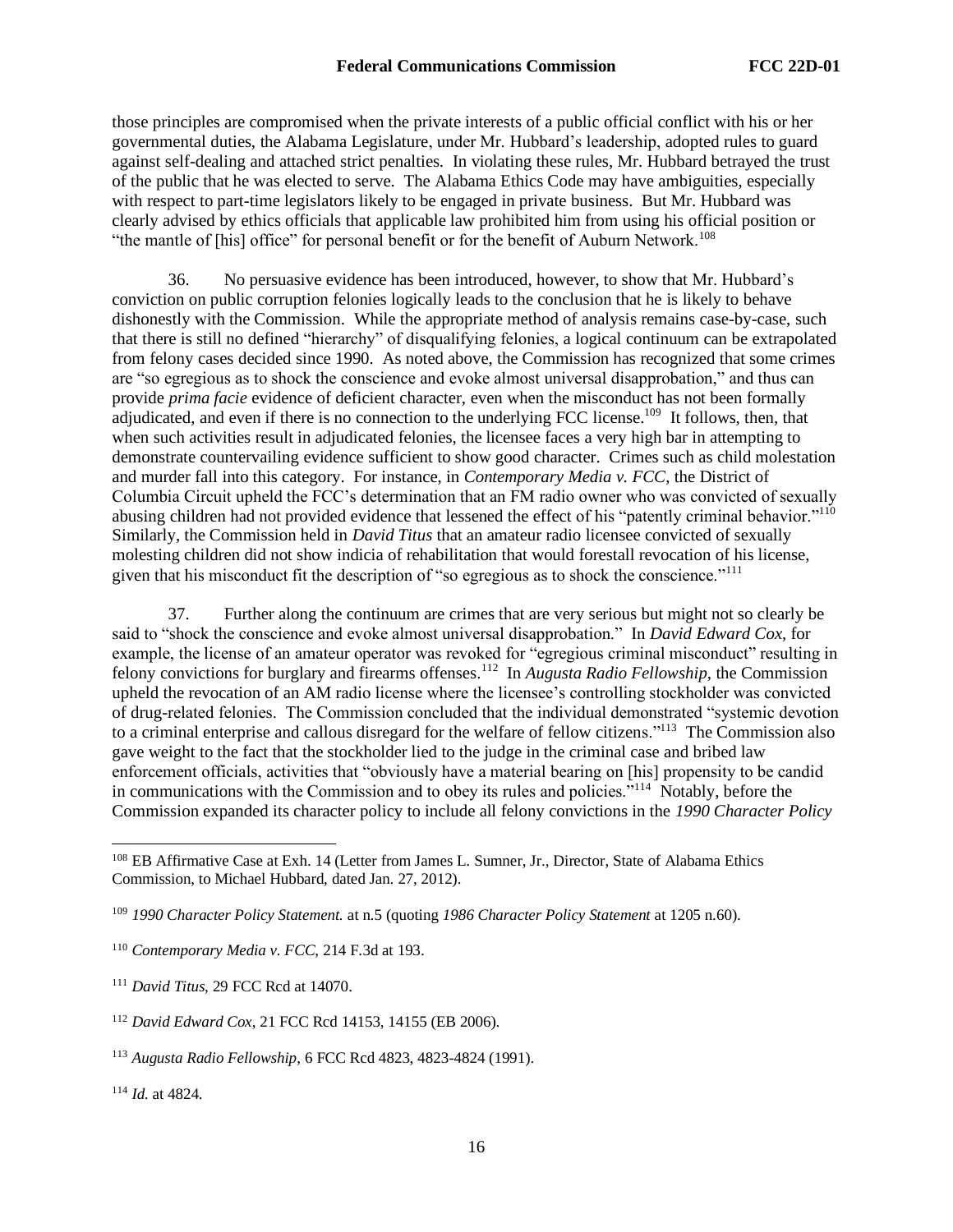*Statement,* it issued a Public Notice in 1989 indicating that it would regard convictions for drug trafficking "as a matter of the gravest concern" that could lead to initiation of revocation proceedings.<sup>115</sup>

38. The crimes of which Mr. Hubbard is guilty are not trivial; indeed, he is currently incarcerated as a result. But the *1990 Character Policy Statement* is clear that not every felony is disqualifying.<sup>116</sup> Further, the facts surrounding Mr. Hubbard's felonies do not neatly compare to those considered disqualifying in other hearing cases. His activities do not represent the kind of moral turpitude that would make them of the "shock the conscience" variety. Nor do they involve fraud, bribery, perjury, or bodily injury. Moreover, there is no evidence of FCC misconduct that would provide a nexus between Mr. Hubbard's criminal behavior and Auburn Network's FCC licenses. While that is not a requirement under the *1990 Character Policy Statement* for finding a felony conviction disqualifying, it would provide a stronger justification for license revocation.<sup>117</sup> In short, a careful review of the criminal record and all the evidence submitted fails to persuade the Presiding Judge that Mr. Hubbard does not possess the character to remain a Commission licensee. The goal of the Commission's character qualifications policy "is not to pass moral judgment on applicants but, instead, to determine whether the public interest will be served."<sup>118</sup> The misdeeds of a public servant may indeed be relevant in gauging that person's ability to serve the public interest as an FCC licensee, but in this particular case and under these particular circumstances, the evidence presented does not satisfy the burden of proof. Accordingly, the licenses of Auburn Network will not be revoked.

## **Other Issues**

## Standard of Proof

39. Auburn Network contends that because this case concerns the potential revocation of licenses, it should be judged on a "clear and convincing" standard of proof rather than by the less strict "preponderance of the evidence" standard.<sup>119</sup> As support, it cites *Silver Star Communications-Albany*, *Inc.*, 3 FCC Rcd 6342 (Rev Bd 1988). That case, however, as noted by the Enforcement Bureau, reached precisely the opposite conclusion.<sup>120</sup> Indeed, the FCC's Review Board took time to address the issue despite finding that it didn't need to because the parties didn't raise it and because either standard of proof led to the same result. The Review Board stated that, "the proper standard of proof in [revocation] cases is the 'preponderance of the evidence' standard, and not the 'clear and convincing' standard."<sup>121</sup> On review, the Commission agreed, concluding, "For the reasons stated by the Board, the preponderance of the evidence standard – not the clear and convincing standard – generally applies to Commission

<sup>117</sup> *See, e.g., Schoenbohm v. FCC*, 204 F.3d 243 (DC Cir. 2000) (felony of fraudulently using counterfeit long distance access codes considered in combination with misrepresentation and lack of candor before the FCC).

<sup>118</sup> *Richard Richards*, 10 FCC Rcd. 3950, 3955 (Rev. Bd. 1995).

<sup>115</sup> *Commission Clarifies Policies Regarding Licensee Participation in Drug Trafficking*, Public Notice, 4 FCC Rcd 7533 (1989).

<sup>116</sup> *Contemporary Media*, 214 F.3d at 193 (citing *1990 Character Policy Statement*).

<sup>119</sup> Auburn Network Responsive Case at 14 n.67.

<sup>120</sup> EB Reply Case at 1 n.7.

<sup>121</sup> *Silver Star Communications-Albany, Inc.*, 3 FCC Rcd 6342, 6348 (Rev Bd 1988).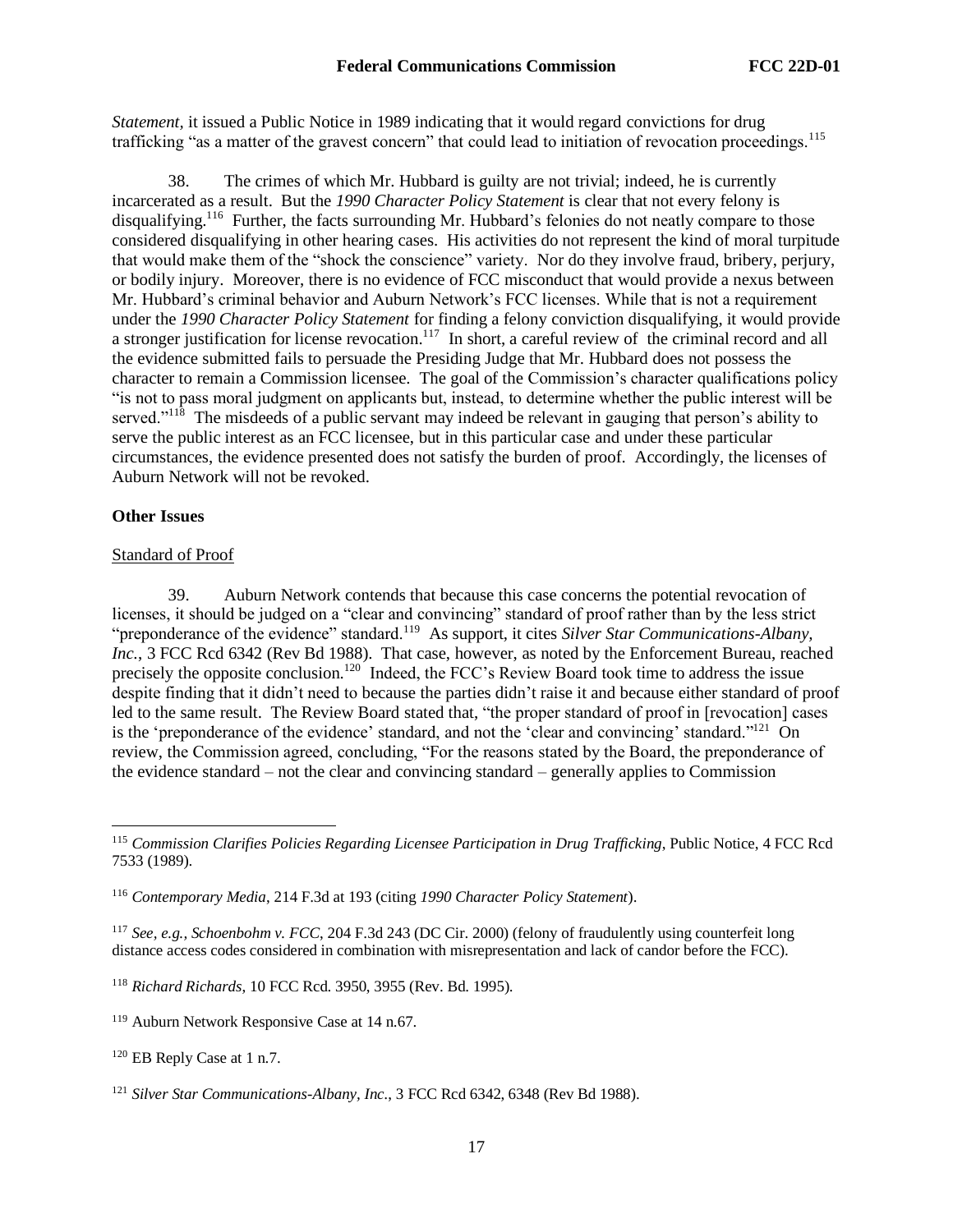revocation proceedings."<sup>122</sup> More recently, the Commission again indicated that, consistent with applicable law, the appropriate standard of proof in administrative hearings is the preponderance of the evidence standard and not the clear and convincing standard.<sup>123</sup> Accordingly, the Presiding Judge has considered the evidence presented by the Enforcement Bureau in this proceeding pursuant to the preponderance of the evidence standard.

## Evidentiary Issues

40. Both Auburn Network and the Enforcement Bureau challenge some of the evidence submitted. Auburn Network contends that the only evidence that EB cites to support its claim with respect to Mr. Hubbard's financial disclosures are prosecutorial statements from the criminal proceeding, which are opinion and not fact.<sup>124</sup> Accordingly, Auburn Network requests that EB Exhibits 1, 2, 3, 8, and 11, and all references thereto, should be stricken from the record or given no weight.<sup>125</sup> The Enforcement Bureau contends that the 17 declarations that Auburn Network has submitted as exhibits to its Responsive Case should be disregarded or excluded from the record of this proceeding. EB indicates that the declarations "were apparently purposefully prepared after the close of discovery in what appears to be a calculated effort to unfairly disadvantage the Bureau," which shows both a lack of respect for the rules of this proceeding and a lack of candor, providing additional support for the conclusion that Auburn Network does not possess the qualifications to remain a Commission licensee.<sup>126</sup> EB submits that it asked Auburn Network during discovery to identify individuals from whom it was planning to seek supporting statements and to produce those statements, but notes that Auburn Network responded that it had not at that time decided from whom it would submit statements and did not subsequently produce any of the declarations included with its Responsive Case.<sup>127</sup> The Bureau argues that Auburn Network has deprived it of the opportunity to examine the declarants, and points out that if this had been a live hearing, Auburn Network would have been required to submit a list of witnesses and documents on which it intended to rely prior to the start of the hearing.<sup>128</sup>

41. The Commission's rules for hearings on a written record provide for the introduction of evidence along with the parties' written case submissions. As a result, evidentiary objections, if any, are necessarily raised as part of the Responsive Case and the Reply Case. Eliminating the contemporaneous back-and-forth arguments that take place in an oral hearing or an oral session for the admission of evidence undoubtedly streamlines a hearing, consistent with the decision to conduct that hearing in writing. The Enforcement Bureau raises a valid point, however, that we may still have some work to do in developing procedures for the consideration of evidentiary arguments in written hearings. EB cautions against "establishing a dangerous precedent for future proceedings whereby any party to a hearing on a written record could wait to introduce evidence until its written case submissions in an attempt to

<sup>124</sup> Auburn Network Responsive Case at 18-21.

<sup>125</sup> *Id.* at 22.

<sup>126</sup> EB Reply Case at 22-23*.*

<sup>127</sup> *Id.* at 24-25.

<sup>128</sup> *Id.* at 25.

<sup>122</sup> *Silver Star Communications-Albany, Inc.*, 6 FCC Rcd 6905, 6907 n.3 (1991).

<sup>123</sup> *China Telecom (Americas) Corporation*, GN Docket No. 20-109, FCC 21-114, 2021 WL 5161884 (rel. Nov. 2, 2021) at para. 15.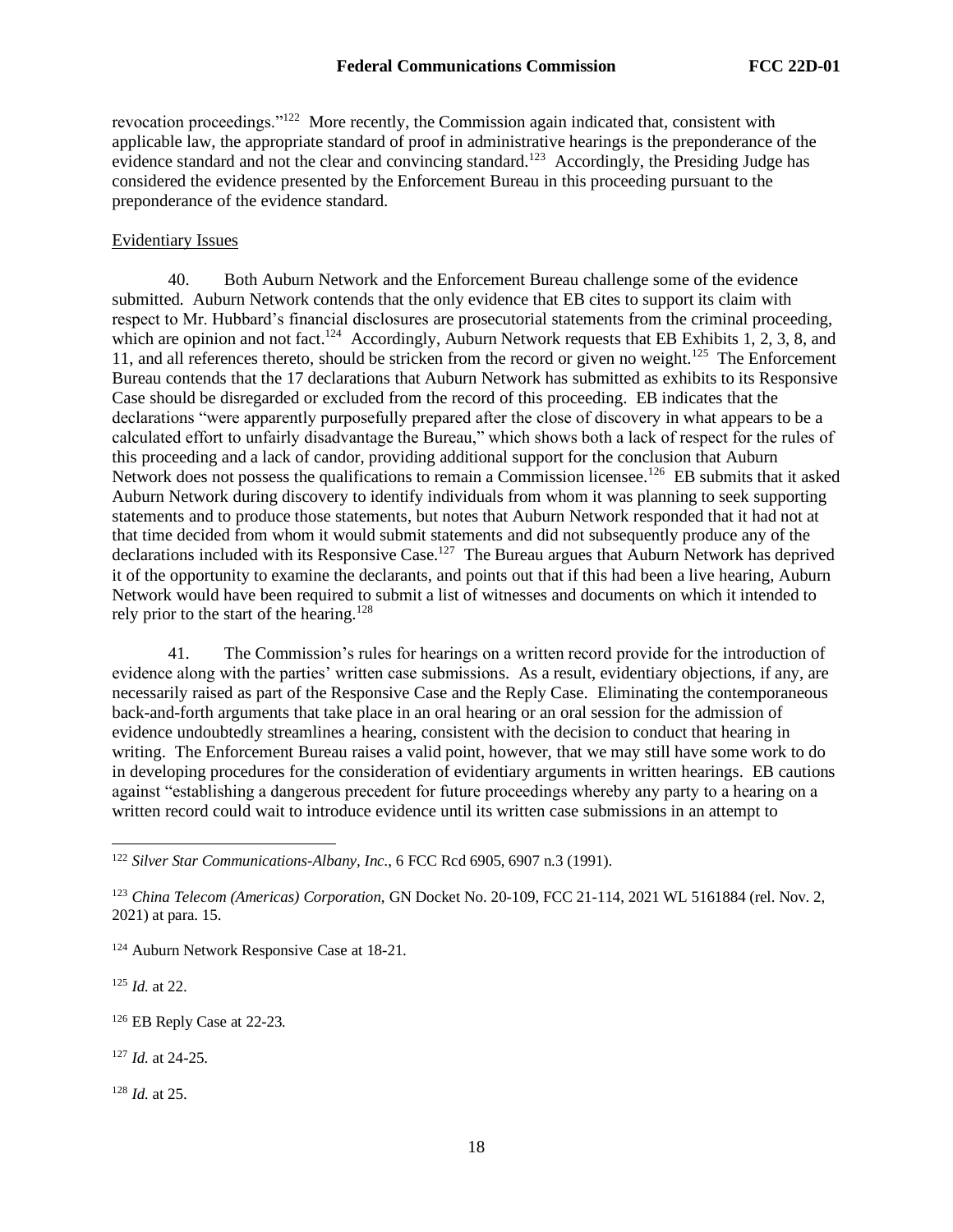preclude any other party from investigating that evidence and prejudice its ability to make its case," which would effectively nullify the discovery process.<sup>129</sup>

42. For some written hearings, it may be beneficial to conduct a separate oral admissions session for particularly controversial, cumbersome, or voluminous submissions. If a party believes that a live discussion of evidentiary matters would be useful, the Commission's rules provide for a deadline after the parties have filed their case submissions by which to request an oral hearing on certain issues.<sup>130</sup> The utility of an oral admissions session can be evaluated at that juncture. Alternatively, the parties may seek to present evidentiary arguments via additional written pleadings to be approved by the Presiding Judge. $131$  Further argument is not necessary in this case, however. Rather than strike any submissions, the Presiding Judge has considered each party's evidentiary challenges and has weighed the disputed information accordingly. It is clear that the statements of the criminal prosecutor submitted by the Enforcement Bureau were arguments made in the criminal case that EB used to bolster its similar theory of the case. The Presiding Judge has not weighed those statements as factual evidence that Mr. Hubbard structured his consulting agreements to conceal his activities, but views them as further illustration of the Bureau's argument.

43. With respect to the statements attached to Auburn Network's Responsive Case, the Enforcement Bureau has not shown that Auburn Network engaged in an intentional effort to misuse the evidentiary process. One submission is from Mr. Hubbard himself. Certainly, a statement from Mr. Hubbard describing his background and defending his character was to be expected, and no decisional information is included that was not disclosed via discovery. Of the other 16 statements, 14 are expressions of support from personal and business associates of Mr. Hubbard and from family members. The Presiding Judge did not find it necessary to consider those statements in determining that revocation is not called for in this case. The other two statements, one from an accountant of whom Mr. Hubbard is a client, and the other from an Alabama attorney who has experience with the Alabama Ethics Code, relate to the basis for EB's argument that Mr. Hubbard's consulting arrangements and financial disclosures were deceptive. As that issue is at the core of EB's case and EB did not have the opportunity to cross-examine those declarants or further investigate their specific assertions, the Presiding Judge, as a matter of fundamental fairness and considering that this matter can be decided without reference to those affidavits, has given those statements no weight in reaching her decision.

## Ex Parte Allegations Raised by Auburn Network

44. Finally, Auburn Network claims that the Enforcement Bureau has violated the FCC's *ex parte* rules and has concealed evidence. Specifically, it contends that EB has admitted that it had 200 or more *ex parte* contacts with the Media Bureau concerning Mr. Hubbard and/or Auburn Network.<sup>132</sup> Auburn Network argues that the Bureau's failure to disclose these contacts violates the Administrative Procedure Act and is evidence that the information contained therein is harmful to its case.<sup>133</sup> As a result,

<sup>130</sup> 47 CFR § 1.376.

<sup>133</sup> *Id.* at 46-48.

<sup>129</sup> *Id.* at 26.

<sup>&</sup>lt;sup>131</sup> 47 CFR § 1.375. Auburn Network filed a motion pursuant to § 1.375 seeking to file a surreply, but the Presiding Judge determined that additional pleadings were not necessary in this case. *Auburn Network, Inc.*, Order Denying Motion for Additional Pleading, MB Docket No. 21-20, FCC 22M-04 (ALJ Feb. 24, 2022).

<sup>&</sup>lt;sup>132</sup> Auburn Network Responsive Case at 46.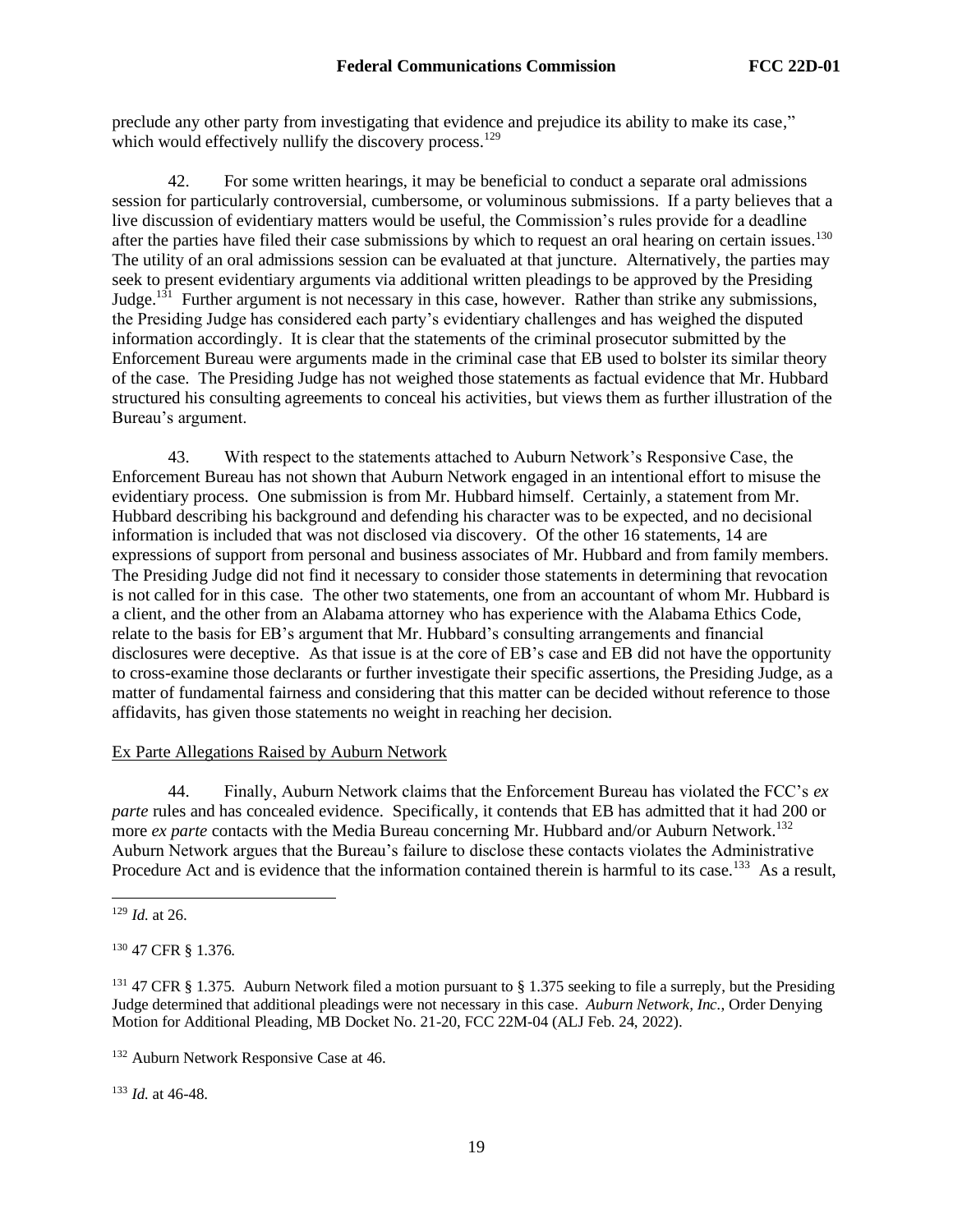Auburn Network submits, EB's Affirmative Case is tainted and must be disregarded or dismissed.<sup>134</sup> The Enforcement Bureau characterizes Auburn Network's *ex parte* allegations as groundless. EB points out that, in response to the *Second Discovery Order* in this proceeding, it indicated that it possessed a number of emails that predated the February 11, 2021, designation of this matter for hearing.<sup>135</sup> EB contends that those communications are not *ex parte*, and notes the previous conclusion of the Presiding Judge that an examination of the Bureau's activities prior to designation of this case for hearing are outside the scope of this proceeding.<sup>136</sup> It argues that this failure of Auburn Network to be candid and truthful with the Commission is further evidence that it does not have the character to be a Commission licensee.<sup>137</sup>

45. Auburn Network's *ex parte* allegations are without merit. The Presiding Judge has already addressed this matter twice in the course of this proceeding, and will do so again for the sake of clarity. The *Second Discovery Order* directed EB to provide a list of all documents in its possession that "refer to or reference Michael Hubbard's felony convictions." The purpose of the list was to provide Auburn Network with sufficient information to determine whether to file a Freedom of Information Act request, which, pursuant to the Commission's rules, is the only way that the non-public FCC information that Auburn Network sought could be released. EB in response indicated that it identified between 150 and 200 emails that were either between its staff and staff of other FCC Bureaus and Offices, or were emails sent internally within EB that included such communications on the email chain. EB also identified as responsive 15 attachments to some of those emails. All the emails and attachments were dated prior to the release of the *Auburn Network HDO*, i.e., February 11, 2021.<sup>138</sup>

46. The Presiding Judge concluded in the *Third Discovery Order* and again in the *Fourth Discovery Order* that Auburn Network's allegation that improper *ex parte* communication occurred between the Enforcement Bureau and the Media Bureau prior to designation of this proceeding for hearing is, in essence, a request for review of the *Auburn Network HDO*. Not only is that review not within the authority of the Presiding Judge, but it is outside the scope of the questions referred to her by the Media Burau in this proceeding.<sup>139</sup> Moreover, the Commission's *ex parte* rules indicate that "restricted" proceedings, i.e. those in which *ex parte* presentations are prohibited, include "all proceedings that have been designated for hearing."<sup>140</sup> Because the communications to which Auburn Network objects took place before this matter was designated for hearing, the *ex parte* rules did not yet

<sup>137</sup> *Id.* at 29.

<sup>138</sup> Enforcement Bureau's Response to *Second Discovery Order*, MB Docket No. 21-20 (filed Aug. 3, 2021) at 3-4 nn.5&6. As explained in the *Second Discovery Order*, the Enforcement Bureau inadvertently included a Media Bureau employee on an email message sent to Auburn Network's counsel after release of the *Auburn Network HDO.*  The Bureau instructed the MB employee to disregard the email and provided a copy of that instruction to Auburn Network's counsel. EB avers that there have been no additional communications between it and other FCC personnel concerning Auburn Network, Michael Hubbard, or this hearing proceeding. *Second Discovery Order* at para. 6 (citing Enforcement Bureau's Objections and Responses to Auburn Network Inc.'s First Request for Production of Documents and Things to the Enforcement Bureau, MB Docket No. 21-20 (filed June 21, 2021) at 10).

<sup>139</sup> *Third Discovery Order, supra* n.12, at para. 8; *Fourth Discovery Order, supra* n.84, at para. 9.

<sup>140</sup> 47 CFR § 1.1208.

<sup>134</sup> *Id.* at 48.

<sup>135</sup> EB Reply Case at 26-27 (citing *Second Discovery Order, supra* n.84).

<sup>136</sup> *Id*. at 27-28 (citing *Fourth Discovery Order, supra* n.84).